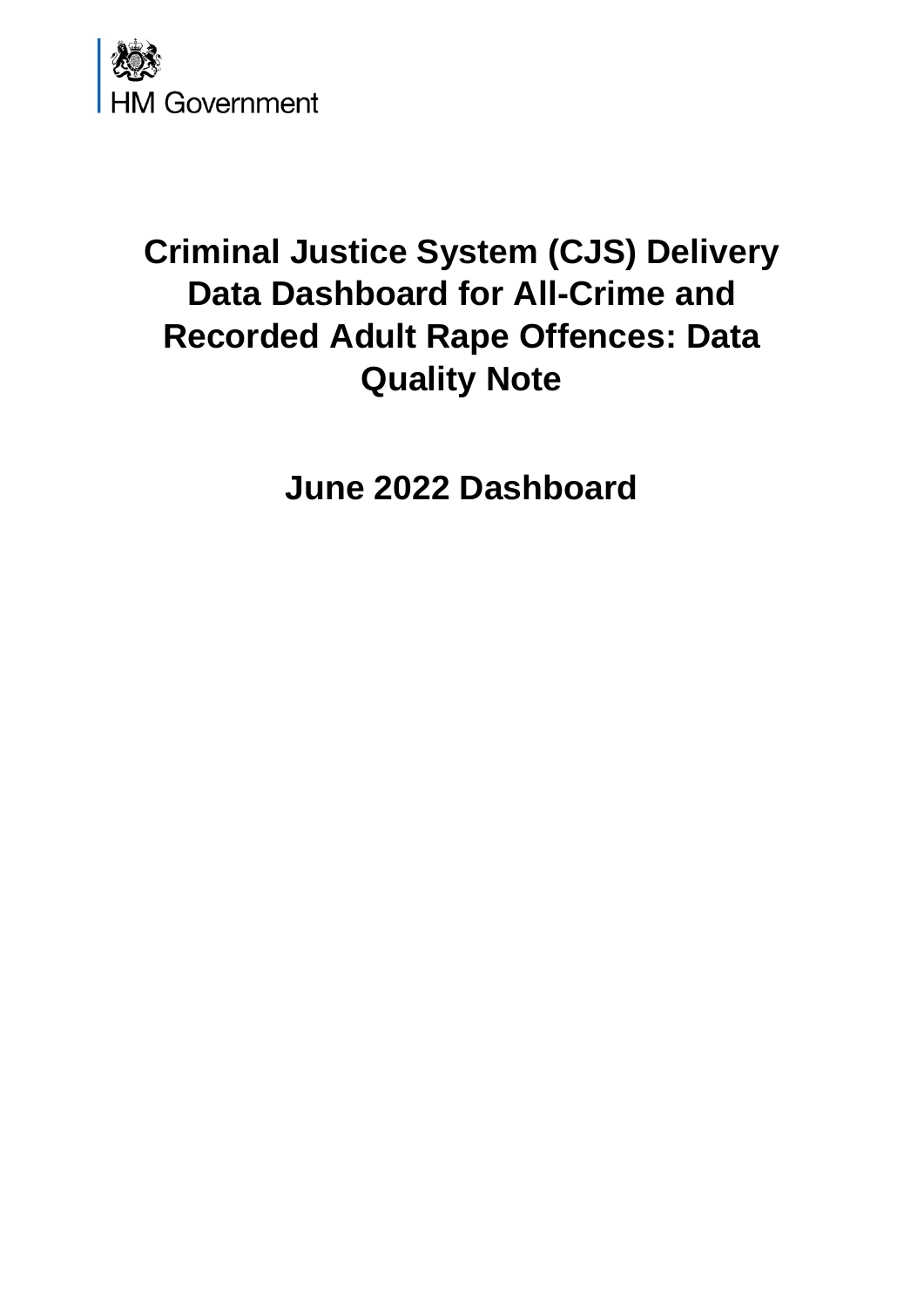

## **Contents**

| Home Office, CPS, MoJ and HMCTS - Local Criminal Justice Board areas  9  |  |
|--------------------------------------------------------------------------|--|
|                                                                          |  |
|                                                                          |  |
|                                                                          |  |
|                                                                          |  |
|                                                                          |  |
|                                                                          |  |
|                                                                          |  |
| Local Criminal Justice Board Mapping: Police Force Area to LCJB Area  28 |  |
|                                                                          |  |
|                                                                          |  |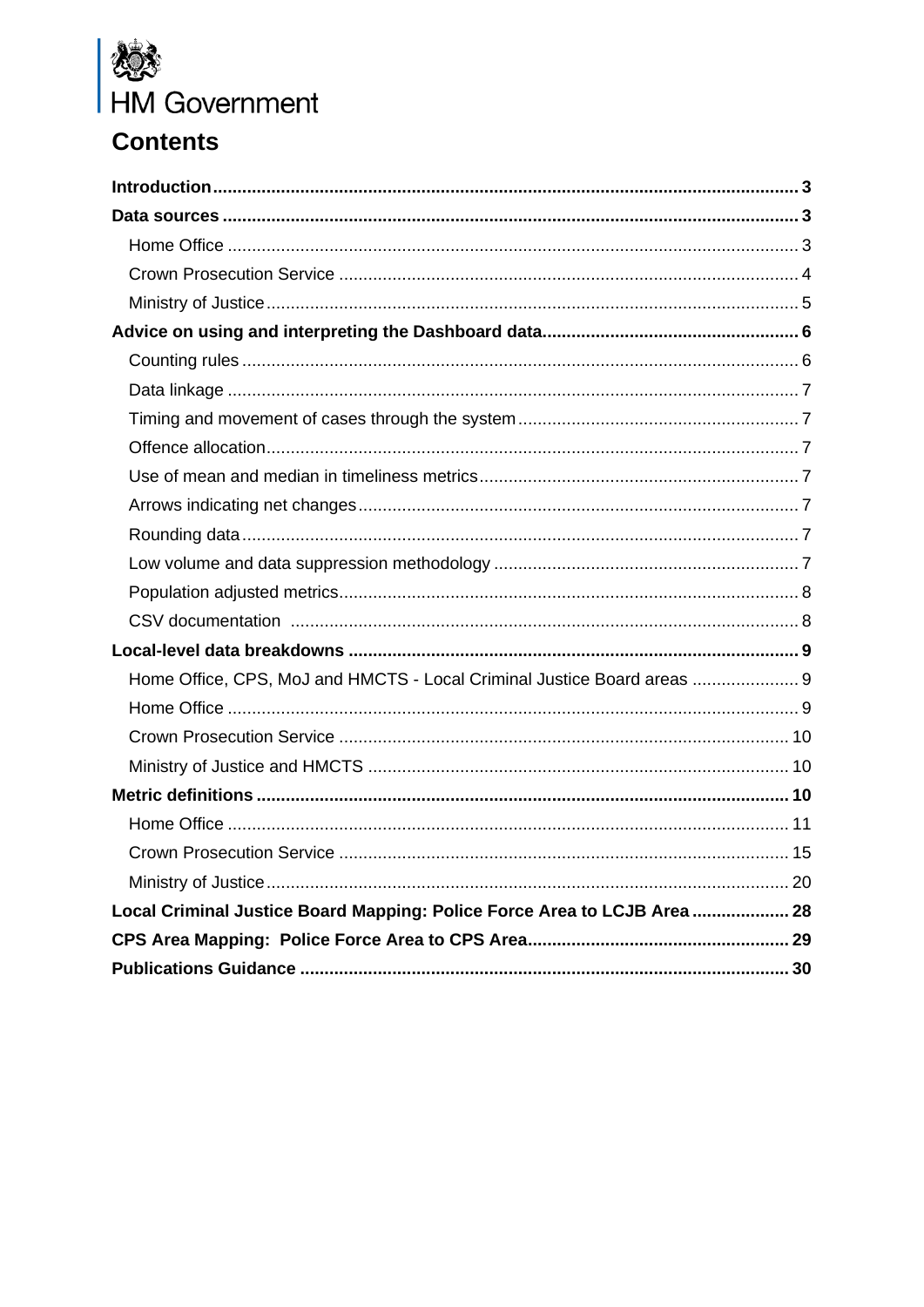

## <span id="page-2-0"></span>**Introduction**

This document outlines the different data sources used to compile the statistics presented in the June 2022 Criminal Justice System (CJS) Delivery Data Dashboard for all-crime and recorded adult rape offences. Each section details any data quality considerations for each source, outlines checks completed (by system owners and statistical processes) and flags any areas of concern. It also provides information on the modelling of local areas, in addition to guidance for interpreting local data and in-depth definitions of the metrics detailed in the Dashboard.

The local Dashboard contains a concentrated collection of published data from a variety of published sources across the Criminal Justice System, many of which are Official Statistics releases. The local Dashboard for all-crime and recorded adult rape offences presents all metrics at a national level and at the 40 Local Criminal Justice Board (LCJB) areas. Additionally, in the Dashboard, metrics from the crime recorded to police decision stage are published at Police Force Area level and metrics from the police referral to CPS decision to charge stage are published at CPS area level. For more granular court data at the CPS charge to case completion at the Crown Court stage, the [Crown Court Information Tool](https://www.judiciary.uk/crown-court-information/) publishes a number of select metrics down to Crown Court level that only feature in the Dashboard at a national level.

The local Dashboard represents the first time that more granular, local-level data has been published by some departments and therefore there are some specific cuts of data included within the Dashboard that are not included in some departmental quarterly statistical releases. Further details on these, including guidance for interpreting the data and data quality reports, can be found at the end of this document.

### <span id="page-2-1"></span>**Data sources**

#### <span id="page-2-2"></span>**Home Office**

The data that forms the basis of the **Crime Recorded to Police Decision** stage of the Dashboard is produced using the official crime outcomes in England and Wales statistics. The exception to this is the metric that measures the volume of police referrals to the CPS either early advice or for a charging decision which is data captured by the CPS. There are three crime outcomes data sources:

- Aggregated Crimsec4 return: an aggregated return supplied on monthly basis from small number of police forces;
- Home Office Data Hub (HODH): The HODH allows police forces to provide recordlevel detail on offences;
- Voluntary returns: The Home Office requested that all forces providing Crimsec4 voluntarily provide additional outcomes data on a quarterly basis.

The Home Office receives monthly data from police forces on crime, crime outcomes and records that were initially recorded as crimes and subsequently transferred to another police force or cancelled. These data are quality assured and analysed by Home Office statisticians. Any anomalies or errors identified through this process result in a report being returned to the relevant force for validation or correction. Prior to the publication of crime outcomes, a verification exercise is carried out with all forces. The data held by the Home Office are returned to individual forces asking for confirmation that the data accords with that held on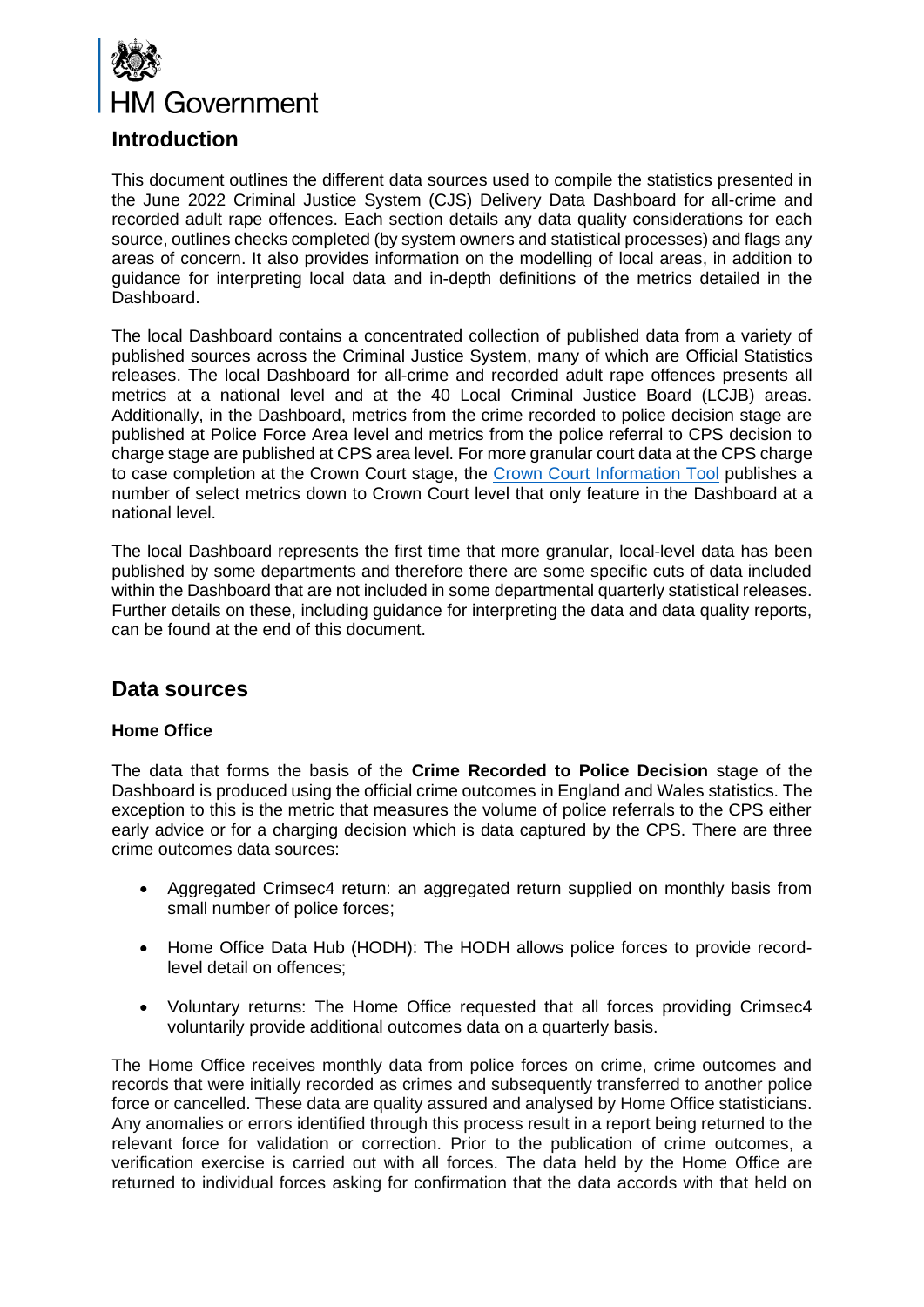

their own systems and to highlight any perceived inconsistencies in their data. Again, forces resubmit data if required.

The data covers the 43 territorial forces in England and Wales funded by the Home Office. The all-crime Dashboard only includes the notifiable offences that the territorial forces are required to inform the Home Office about. As such, it does not include Fraud and Computer Misuse Act offences which are reported to Action Fraud and recorded centrally.

At a 'national' level (England and Wales) the median days metrics do not include the following Police Force Areas: Greater Manchester, Kent, Staffordshire, West Midlands and Wiltshire. These forces did not provide offence-level data to the Home Office Data Hub for the reporting periods.

The volume of outcomes and offences does not include Greater Manchester Police for 2019 as they have not been able to supply outcomes data for the reporting period. When the required data is provided, these will be included in future publications of the Dashboard.

To allow like for like comparisons British Transport Police and Greater Manchester Police have been excluded from metrics reporting national totals under 'Increasing victim engagement', 'Improving quality of justice' and 'Volume'.

#### <span id="page-3-0"></span>**Crown Prosecution Service**

The data that forms the basis of the **Police Referral to CPS Decision to Charge** section of the Dashboard is derived from the CPS Case Management System (CMS) used by CPS staff for case management purposes and its associated Management Information System (MIS). As with any large-scale recording system, data is subject to possible errors in entry and processing. The CPS does not publish official statistics. The figures are provisional and subject to change as more information is recorded by the CPS. The data is held within a database within the MIS, based on **suspects** (prior to being charged) or **defendants** (after being charged). The Dashboard includes total data on all suspects or defendants irrespective of sex or gender.

In these statistics, a suspect or defendant represents one person in a single set of proceedings, which may involve one or more charges. A set of proceedings usually relates to an incident or series of related incidents that are the subject of a police file. If a set of proceedings relates to more than one person then each is counted as a suspect or defendant. Sometimes one person is involved in several sets of proceedings during the same year: if so, they are counted as a suspect or defendant on each occasion.

The way in which the CPS collects data is the same whether it is at a national or local level, however you cannot add up local CPS data to create a national figure. This is because the CPS does some work which is not counted in local figures, so it will not appear in Police Force Area, LCJB or CPS Area volumes or rates.

The CPS monitoring of cases involving offences of child abuse, crimes against older people, domestic abuse, hate crime, modern slavery and rape involve the application of monitoring 'flags' or case-markers to applicable cases that are recorded on the CPS' electronic Case Management System (CMS). The data that are produced through the application of the flag are primarily used for monitoring performance on all cases that involve allegations or charges where these categories of criminal offending apply. The data are accurate only to the extent that the flags have been correctly applied.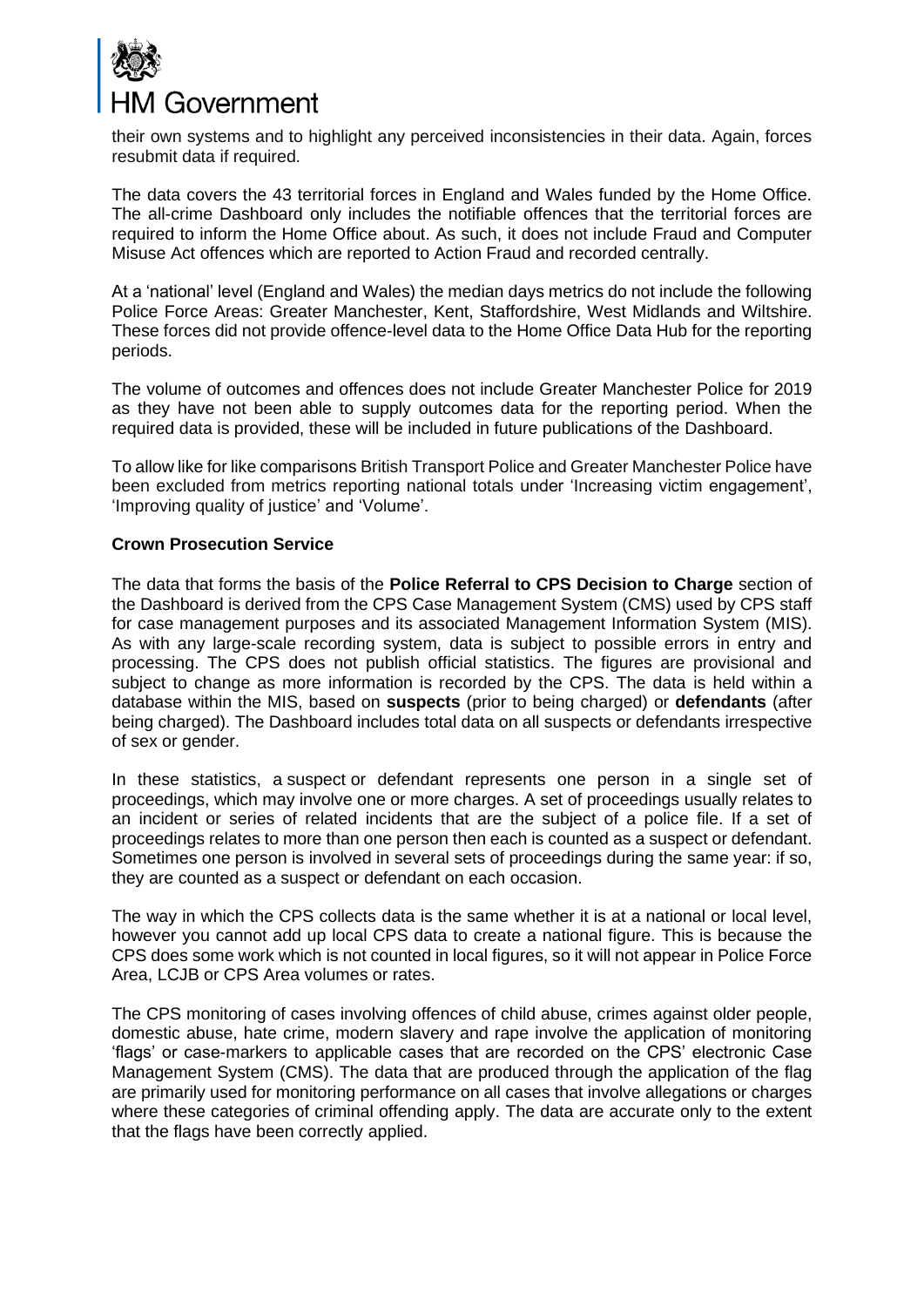

The flag is applied from the onset of the case and will remain in place even if the charges are later amended or dropped. If a case commences under a different offence but during the prosecution an applicable charge is preferred, the case is flagged at that stage.

An adult rape case is identified through the absence of a child abuse flag and the application of a rape flag. A child abuse flag is added to the case if there is a victim under the age of 18. A rape flag is added if there is a rape offence, including attempted, conspiracy and incitement, in the case. For further definition of offences applicable to both flags see [CPS published](https://www.cps.gov.uk/publication/cps-data-summary-quarter-2-2021-2022)  [caveats.](https://www.cps.gov.uk/publication/cps-data-summary-quarter-2-2021-2022)

It is also important to note that at this time*,* the CPS is unable to distinguish between Police referrals for early advice and referrals for a CPS charging decision. The focus on providing early investigative advice (especially regarding adult rape cases) will lead to an increase in referrals by the police, therefore caution should be taken when looking at the volume of referrals relative to metrics concerning CPS charging decisions. There is work ongoing to create data that separates the number of suspects submitted by the police for early advice and the number submitted for a charging decision.

#### <span id="page-4-0"></span>**Ministry of Justice**

The data at the **CPS Charge to Case Completion in Court** stage is produced using the respective criminal court management information systems (MIS) and data warehousing facilities drawing data directly from court-based administrative systems. For the magistrates' courts data this is LIBRA and for the Crown Court data this is Xhibit while both jurisdictions also report data through the new Common Platform system.

LIBRA and Xhibit are used by court staff for case management purposes. This contains information about the incidences and dates of major events as each case proceeds in the criminal courts. Being from an administrative system, data are subject to clerical and inputting errors - the volume of these errors is low and assumed to be random across all cases. As such they are not believed to impact on the integrity of the data.

The 'Common Platform' is a new digital case management system for the magistrates' and Crown Courts. The system seeks to streamline data collection, data accessibility and improve the way criminal cases are processed across the Criminal Justice System. It will eventually replace the existing 'legacy' criminal court systems, with a single, streamlined system. The roll out of the Common Platform system remains ongoing across all criminal courts in England and Wales.

Most published metrics include Common Platform data. Where possible, estimates have been included to ensure that trends are robust and coherent. Where it is omitted, the data represents a small number of cases and does not impact any published trends in the current release. Work is ongoing with Her Majesty's Courts and Tribunal Service (HMCTS) and partner agencies to better understand the implications this system change has for the published National Statistics series, their uses (such as the Dashboard) and the underlying methodologies. We are committed to ensuring that these statistics remain accurate, robust and coherent for users during the operational transition of data systems at the criminal courts.

Information on where witnesses have provided evidence via section 28 has been obtained from the system used by court staff to schedule and manage the recording and playback of the recorded hearings and as such covers all such hearings carried out in the period covered by this report. As with other case management systems the data are subject to clerical and input errors, but the volume is low and is not expected to impact on the integrity of the data.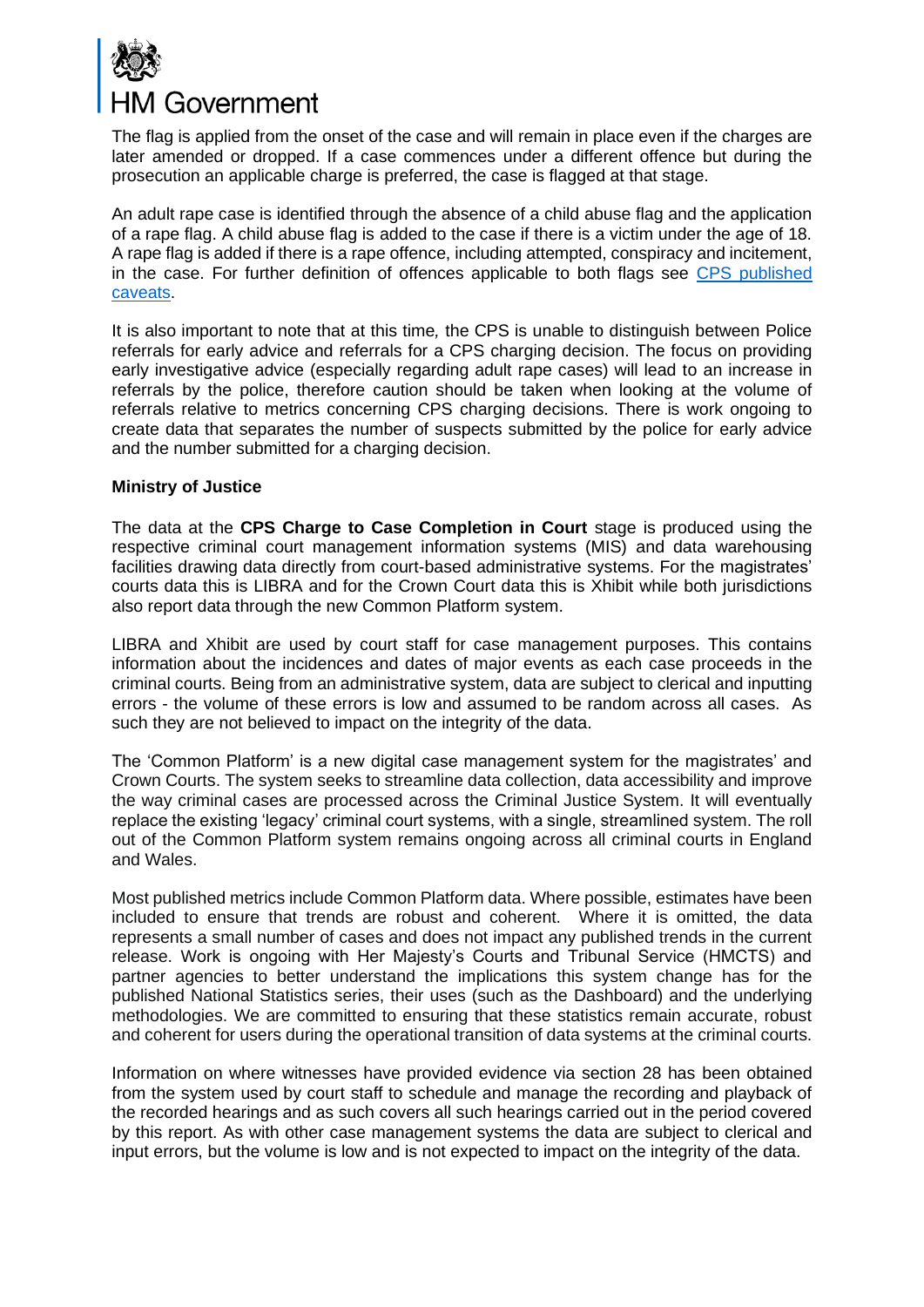

This system does not record the offence(s) defendant(s) have been charged with; this information has been obtained by matching this data using unique case references to Xhibit (mentioned above) to extract and identify adult rape offences. The match rate achieved was over 95% and the missing items were mainly cases held on Common Platform. A very small number were missing for other reasons.

This data covers witnesses in cases with at least one adult rape offence

- Where the witness is the complainant, their identity is protected by legislation
- This covers live cases that may still be progressing through courts (virtually all other measures cover cases that have concluded).

## <span id="page-5-0"></span>**Advice on using and interpreting the Dashboard data**

The data within the all-crime and recorded adult rape Dashboard aims to capture the majority of the Criminal Justice System through metrics that break the system down into three key stages: crime recorded to police decision, police referral to CPS decision to charge, and CPS charge to case completion at Court.

Crimes recorded by the police and the subsequent outcomes allocated to these crimes are captured by Home Office. A subset of these offences will be referred on to the CPS for early advice, a charging decision, or prosecution. For some offences the CPS must make the charging decision before a prosecution can commence. Ministry of Justice and HMCTS data then captures all cases reaching the criminal court system from the point of receipt to completion. This data includes cases prosecuted by the CPS where the decision to charge was made by the police or the CPS. It also includes cases prosecuted by the CPS that were not investigated by the police, and cases prosecuted by other prosecuting authorities besides the CPS. While the metrics within the Dashboard do not allow for a read-across of data for the entire Criminal Justice System, they measure performance of the priorities at each of these three distinct stages.

The 2019 data used in the Dashboard is calculated as an average of the 2019 calendar year, Jan-Dec 2019. Including 2019 data provides a robust snapshot of performance of the CJS in 2019, prior to the pandemic, without setting a comparison with specific quarters of data and provides a useful barometer for assessing more recent system performance from Q1 2021 onwards. Quarterly variations in the majority of the Dashboard metric data for 2019 annual average figures are minimal which suggests the quarterly figures for 2019 are not notably impacted by reporting changes or seasonal variations.

There are several key points to consider when interpreting the data in the Dashboard metrics. These considerations apply universally to all three sets of data provided by the Home Office, CPS, and MoJ/HMCTS respectively:

#### <span id="page-5-1"></span>**Counting rules**

Each department collects, collates and publishes metrics differently. The different counting basis relates to the operational priorities of each department, e.g., Home Office will count and consider all notifiable crimes recorded whereas the Ministry of Justice counts those which reach court – which will be the subset of notifiable offences resulting in charges, and a range of other summary offences that also result in a formal court case.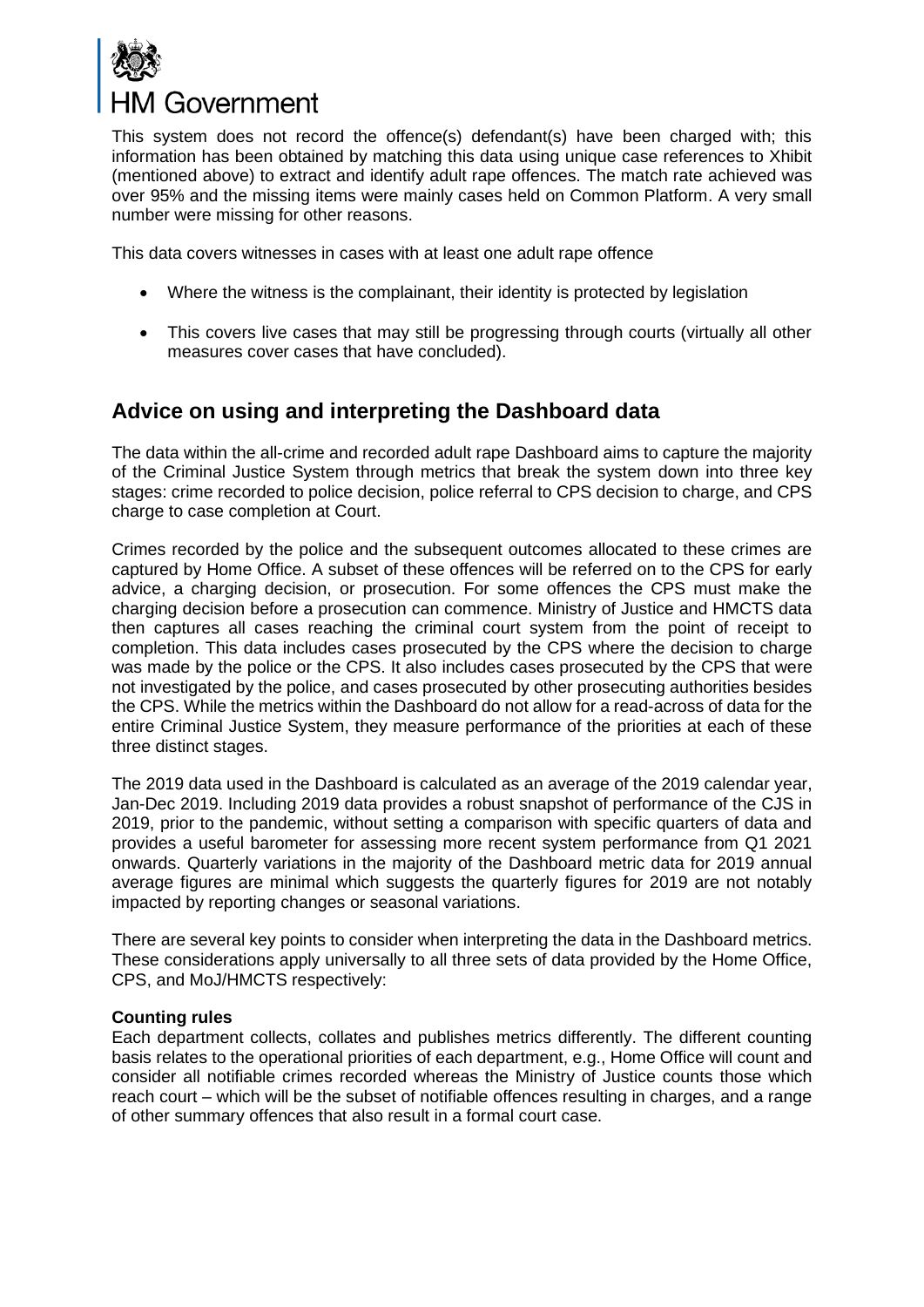

Further information regarding the individual counting basis of each metric can be found in 'Metric definitions' and in the supporting documentation for each published release outlined at the end of this document.

#### <span id="page-6-0"></span>**Data linkage**

It is not currently possible to accurately track individual offences or defendants across the Criminal Justice System for the purposes of statistical reporting. As such there are no overarching cross-Criminal Justice System metrics included within the current Dashboard. Work to better link the administrative data held across the Criminal Justice System is ongoing and is a high priority for enabling more joined up reporting and analysis of the drivers which impact the system as a whole.

#### <span id="page-6-1"></span>**Timing and movement of cases through the system**

Although each metric is reported at the same point in time, this relates to a different point in the progress of a case through the Criminal Justice System. Comparisons across departmental measures will reflect these different stages. For example, the MoJ data will count defendants dealt with at court in a given quarterly period – these will result from offences recorded by the Home Office in earlier periods, and similarly referrals made to the CPS in earlier periods.

#### <span id="page-6-2"></span>**Offence allocation**

The way that offences are selected for reporting differs across stages of the Dashboard. Although the same source list of defined offence codes is common across departments, the way that this is allocated to the underlying measures means that comparisons are difficult to accurately interpret. For example, the CPS will apply a rape flag to a suspect's case even if subsequently the rape offence is dropped, or the suspect is charged with a different offence (a sexual assault for example). The MoJ however, allocates the most serious offence in a case as the principal offence at the point of the case being received into the court system.

#### <span id="page-6-3"></span>**Use of mean and median in timeliness metrics**

For policing metrics that measure timeliness within the Dashboard, the median number of days has been used as this excludes outliers (for example, due to recording errors) and represents a more accurate reflection of policing performance. For the timeliness metrics that measure CPS and court performance however, the mean number of days is calculated. The mean tells us about all cases, including the outliers which is an accurate reflection of what the CPS and courts deal with.

#### <span id="page-6-4"></span>**Arrows indicating net changes**

Arrows within the dashboard that indicate net changes are only indicative of the directions of the change (e.g., an increase or decrease) and do not represent statistically significant changes. Arrows are coloured red or green to reflect whether, broadly speaking, the increase or decrease is a positive or negative change in system performance. Changes in percentage metrics are given as percentage point (ppt) change rather than percentage change.

#### <span id="page-6-5"></span>**Rounding data**

Percentage metrics with values of typically less than 5% will be rounded to 1 decimal place. All other metrics will be round to 0 decimal places. The rounded figures will be used to determine whether to include an up or down arrow or whether there has been no change in a metric's performance.

#### <span id="page-6-6"></span>**Low volume and data suppression methodology**

Breaking down Dashboard data to local areas increases the likelihood that LCJBs, Police Force Areas and CPS areas will report low volumes. To ensure that data from across government is presented universally in the Dashboard, low volumes are defined as values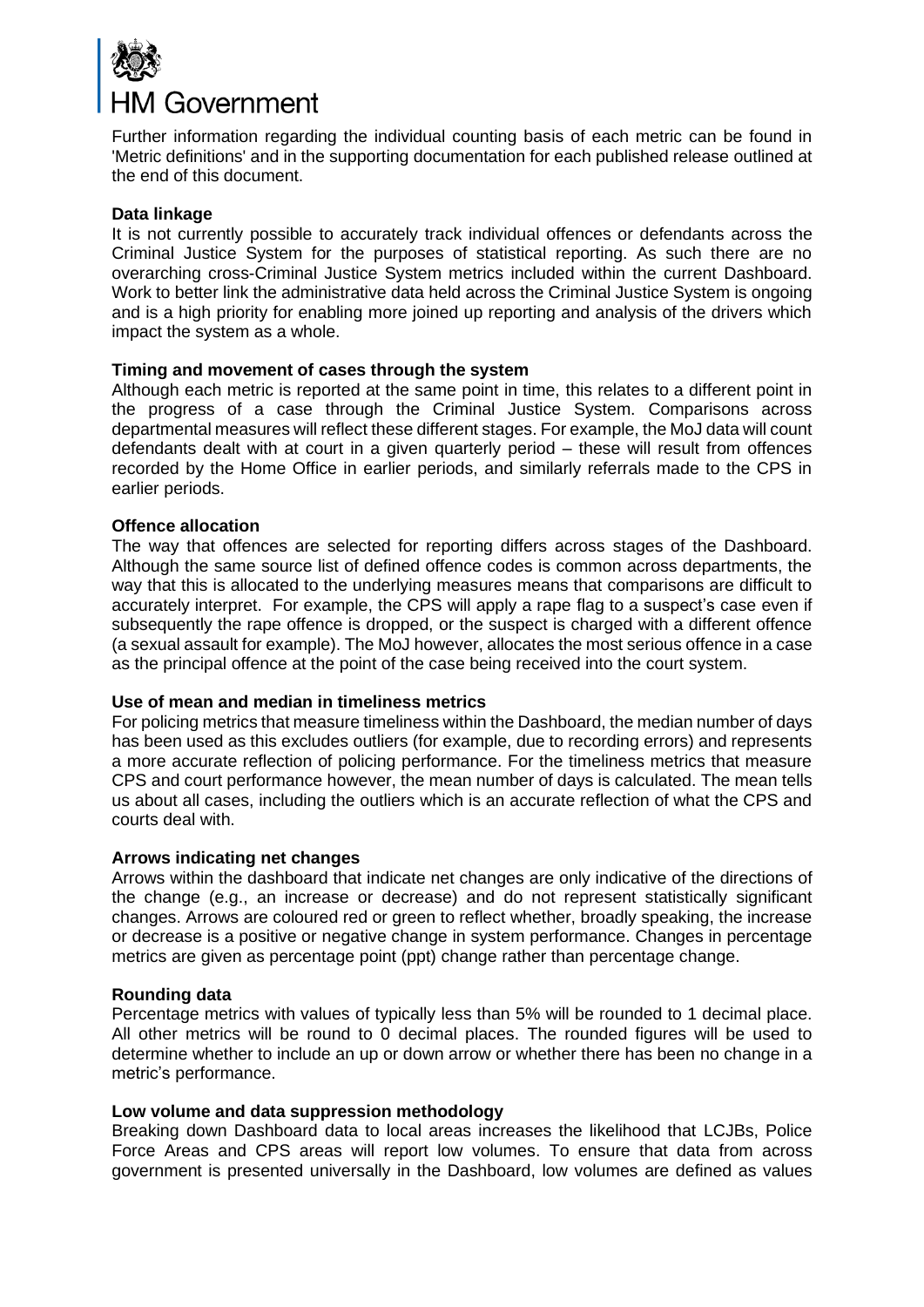

below 5. For metrics that report a value of 0, these values are not suppressed, and zeros will be published. For volume metrics that report a value between 1 and 4, or metrics calculated from a volume between 1 and 4, the data is labelled as "suppressed due to low volumes" in a footnote within the Dashboard. Values which are calculated from low values between 1 and 4, such as the net change between time periods, are also suppressed.

#### **Reasons for missing data**

If data is missing in the dashboard the reason will be displayed on the Dashboard as a footnote. The reasons are:

- *"Suppressed due to low volumes"*  see "Low volume and data suppression methodology" above.
- *"No data to calculate this field"* this is used when it is not possible to calculate a metric, for example timeliness metrics when there are zero offences/cases.
- *"Data not available" –* this is used when the data is unavailable, for example because a police force was not able to provide data for a given period.

#### <span id="page-7-0"></span>**Population adjusted metrics**

Dashboard metrics that measure volumes for Home Office and CPS data are also available as population-adjusted figures. These metrics are expressed as per 100,000 population for rolling annual data only. The population figures used are the same ones the Office for National Statistics (ONS) use to population adjust crime levels by police force area and are taken from the mid-2020 population estimates in table P3 published below:

[https://www.ons.gov.uk/peoplepopulationandcommunity/crimeandjustice/datasets/policeforc](https://www.ons.gov.uk/peoplepopulationandcommunity/crimeandjustice/datasets/policeforceareadatatables) [eareadatatables](https://www.ons.gov.uk/peoplepopulationandcommunity/crimeandjustice/datasets/policeforceareadatatables) 

Population adjustments can assist in comparing local areas by reducing the 'extremes' of large or more densely populated areas.

#### <span id="page-7-1"></span>**CSV documentation**

A CSV file is available to download from the CJS Delivery Data Dashboard website which contains all values shown in the Dashboard. The table below describes each column of the CSV file.

| Column        | <b>Description</b>                                                                                                                                                                                                                                                                                                                                           |  |  |  |
|---------------|--------------------------------------------------------------------------------------------------------------------------------------------------------------------------------------------------------------------------------------------------------------------------------------------------------------------------------------------------------------|--|--|--|
| offence_type  | Whether the record refers to all offences or recorded adult<br>rape offences.                                                                                                                                                                                                                                                                                |  |  |  |
| metric_name   | The metric name.                                                                                                                                                                                                                                                                                                                                             |  |  |  |
| stage         | The stage of the Criminal Justice System that the metric falls<br>under. The three stages are:<br>• Crime recorded to police decision<br>• Police referral to Crown Prosecution Service (CPS)<br>decision to charge<br>• CPS charge to case completion in court                                                                                              |  |  |  |
| priority_area | The priority area within which the metric falls. The priority<br>areas are five areas selected for improvement across the<br>Criminal Justice System. They are:<br>• Improving timeliness<br>• Increasing victim engagement<br>• Improving quality of justice<br>• Volume<br>• Rape review - progress against aims (for recorded adult<br>rape metrics only) |  |  |  |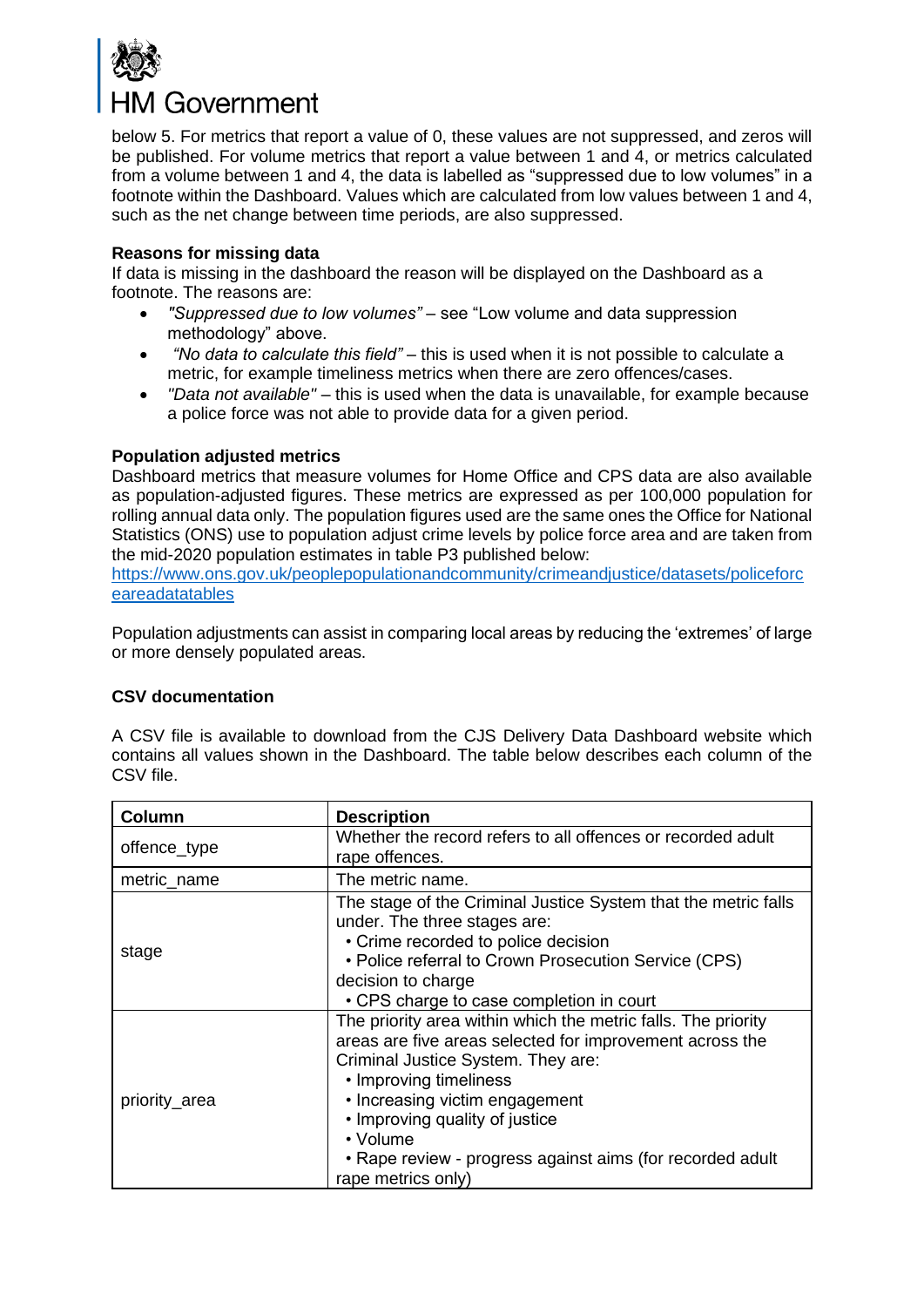

| geographic_granularity  | Whether the record refers to national data or data for a local<br>area. The available geographic granularities differ according<br>to the metric. The options are:<br>• National (available for all metrics)<br>• Local Criminal Justice Board (LCJB) area (available for all<br>metrics)<br>$\cdot$ CPS area<br>• Police force area |  |  |
|-------------------------|--------------------------------------------------------------------------------------------------------------------------------------------------------------------------------------------------------------------------------------------------------------------------------------------------------------------------------------|--|--|
| geographic_area_name    | The name of the geographic area: either "National" (England<br>and Wales), or the name of a local area.                                                                                                                                                                                                                              |  |  |
| period                  | The period to which the record refers.                                                                                                                                                                                                                                                                                               |  |  |
| date_granularity        | Whether the period column refers to a calendar year (January<br>to December, labelled "Annual"), a rolling annual period, a<br>quarter or a quarterly average (equal to the corresponding<br>calendar year figure divided by four).                                                                                                  |  |  |
| value                   | The value of the metric for the given geographic area and<br>period. The value is shown with no rounding applied.                                                                                                                                                                                                                    |  |  |
| reason_for_missing_data | The reason if the value column is empty. This could be due to<br>three reasons:<br>"Suppressed due to low volumes"<br>"No data to calculate this field"<br>"Data not available"<br>For more information, please see the "Reasons for missing<br>data" section above.                                                                 |  |  |

## <span id="page-8-0"></span>**Local-level data breakdowns**

#### <span id="page-8-1"></span>**Home Office, CPS, MoJ and HMCTS - Local Criminal Justice Board areas**

The Home Office, CPS, MoJ and HMCTS data for all Dashboard metrics are broken down to Local Criminal Justice Board areas in the all-crime and recorded adult rape offences Dashboard. There are 40 Local Criminal Justice Boards which map to individual or multiple Police Force Areas, as outlined at the end of this document. Local Criminal Justice Boards (LCJBs) are the forum in which local criminal justice partners come together to work in the common interest to improve the CJS in their local area. They are pivotal for local collaboration on important cross-system issues, and they work in partnership across agencies to improve the efficiency and effectiveness of the CJS at the local level and to improve the experiences of victims and witnesses.

Publishing all Dashboard metrics broken down at this level will provide oversight of the Criminal Justice System while increasing transparency of data at a granular level.

#### <span id="page-8-2"></span>**Home Office**

There are 43 Police Force Areas at which relevant policing metrics in the all-crime and recorded adult rape Dashboard are published. The Dashboard data includes only the 43 territorial forces funded by the Home Office in England and Wales. The Home Office receives monthly data from police forces on crime, crime outcomes and records that were initially recorded as crimes and subsequently transferred to another police force or cancelled. See the below metrics definition tables for further details.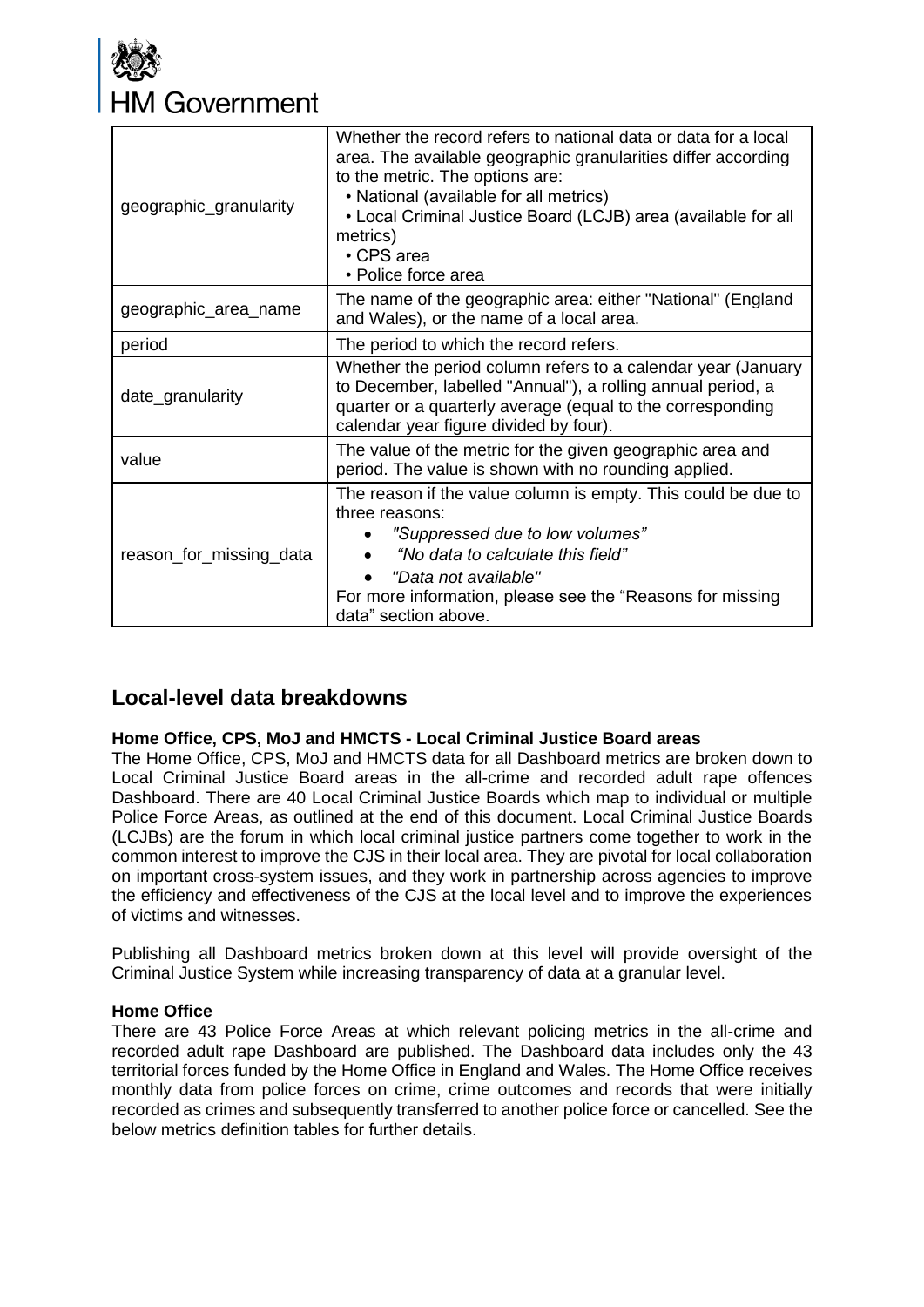

#### <span id="page-9-0"></span>**Crown Prosecution Service**

The CPS data can be presented in a national, or local-level format. Data from 14 CPS Areas are used when presenting local-level data alongside LCJB areas. The CPS operates across England and Wales, with 14 regional teams prosecuting cases locally. Each of these 14 CPS Areas is headed by a Chief Crown Prosecutor and works closely with local police forces and other criminal justice partners. To find out more about CPS Areas please visit [www.cps.gov.uk.](http://www.cps.gov.uk/) One CPS metric, 'Number of suspects referred by the police to the CPS' is also presented at Police Force Area level, in addition to national, LCJB and CPS Area level.

The data rules outlined earlier in this document (see the 'Data Sources' section) apply to CPS statistics whether they are captured at a national or local level. The CPS collects data for all the Dashboard metrics for all 14 CPS Areas. Generally speaking, suspects or defendants recorded in a specific area (e.g. East Midlands) will have been investigated for offences or committed offences in those areas. However, sometimes a CPS Area will take on work for another CPS Area. It is not possible to differentiate these cases in the data, so suspects and defendants are recorded to the CPS Area that is managing the case, and not the CPS Area local to the investigating police force. An example of this is most British Transport Police cases in England and Wales that are referred to the CPS for early advice, a charging decision, or prosecution, are managed by CPS West Midlands.

#### <span id="page-9-1"></span>**Ministry of Justice and HMCTS**

National data represent all activity captured across the supporting criminal court administrative systems, regardless of whether a specific region or court location is known. There are instances where the geographic location of a case, defendant or trial is not currently known. This includes instances where: (i) data are 'new' and the associated information is not yet completed and (ii) data reported is incomplete and it is not possible to reliably identify a court location. Local breakdowns only include those cases where the court location is known. The sum of local level data will therefore not equate to the national figures.

The Crown Court Information Tool publishes a number of select metrics that are also published in the Dashboard at a national level. The Dashboard signposts to the [Crown Court Information](https://www.judiciary.uk/crown-court-information/)  [Tool](https://www.judiciary.uk/crown-court-information/) where a more granular Crown Court level breakdown of key metrics can be found.

The 'flow' of cases and defendants through the criminal courts are not specifically tied to the location of an individual or the initial offence. As such, care should be taken when seeking to make direct comparisons with local level data presented by the Home Office or Crown Prosecution Service. For example, it is known that a high volume of adult rape cases are heard in London but offences will have been committed across England and Wales, with potentially differing locations recorded by the Home Office and CPS measures prior to reaching the Crown Court.

## <span id="page-9-2"></span>**Metric definitions**

The below tables detail the Dashboard metrics according to the Criminal Justice partner that collects the data and their accompanying definitions. The tables also indicate the point in the Dashboard series at which individual metrics will be included. While the majority were first included in the December 2021 publication, a small number are still in development and are listed here to indicate the additional data that will be collected for future series of the all-crime and recorded adult rape offences Dashboard. As the Dashboard is an iterative product, there are a number of new metrics that will be included for the first time in the June 2022 publication. These are appropriately indicated below.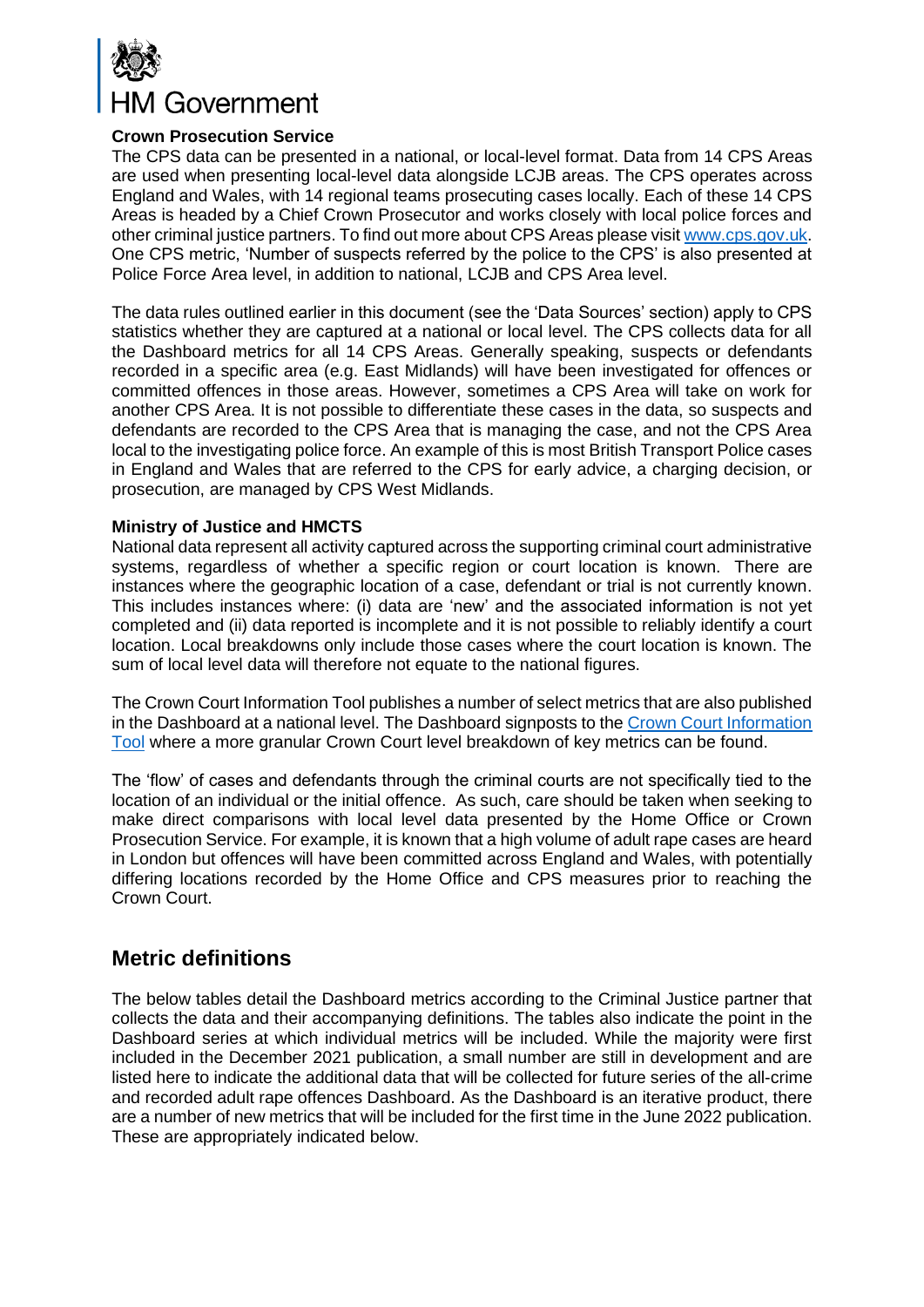

## <span id="page-10-0"></span>**Home Office**

*Metrics in italics are those specific to the Dashboard for recorded adult rape offences.*

| <b>Plain English</b><br>metric name                                                                                                                                                                                                                                                                           | <b>Statistical metric</b><br>name<br>(linked, where<br>possible to<br>published<br>statistics) | <b>Statistical definition</b>                                                                                                                                                                               | <b>Included</b><br>in<br><b>Dashboard</b><br>from | <b>Published at the</b><br>following local<br>areas:         |
|---------------------------------------------------------------------------------------------------------------------------------------------------------------------------------------------------------------------------------------------------------------------------------------------------------------|------------------------------------------------------------------------------------------------|-------------------------------------------------------------------------------------------------------------------------------------------------------------------------------------------------------------|---------------------------------------------------|--------------------------------------------------------------|
| <b>Median days</b><br>from offence<br>recorded to a<br>successful<br>outcome for<br>offences<br>where there is<br>a specific<br>individual<br>victim<br>(a successful<br>outcome is a<br>formal - e.g.<br>charge or<br>caution - or<br>informal - e.g.<br>cannabis<br>warning $-$<br>police<br>outcome)       | <b>Median days of</b><br>offence recorded<br>(victim) to<br>informal/formal<br>outcome         | Median days is<br>measured from when<br>victim-based offences<br>were recorded by the<br>police to when a<br>charge/ summons<br>outcome was assigned<br>on the local force<br>record management<br>system.  | December<br>2021                                  | All-crime and adult<br>rape: LCJB area,<br>Police Force Area |
| <b>Median days</b><br>from offence<br>recorded to a<br>successful<br>outcome for<br>offences<br>where there<br>are no<br>specific<br>individual<br>victims<br>(a successful<br>outcome is a<br>formal - e.g.<br>charge or<br>caution - or<br>informal - e.g.<br>cannabis<br>warning $-$<br>police<br>outcome) | Median days of<br>offence recorded<br>(state) to<br>informal/formal<br>outcome                 | Median days is<br>measured from when<br>state-based offences<br>were recorded by the<br>police to when an<br>informal/ formal<br>outcome was assigned<br>on the local force<br>record management<br>system. | December<br>2021                                  | All-crime: LCJB<br>area, Police Force<br>Area                |
| <b>Median days</b><br>from offence<br>recorded to<br>the police<br>charging an<br>offender<br>where there is<br>a specific                                                                                                                                                                                    | Median days of<br>offence recorded<br>(victim) to charge                                       | Median days is<br>measured from when<br>victim-based offences<br>were recorded by the<br>police to when a<br>charge/ summonsed<br>outcome was assigned<br>on the local force                                | December<br>2021                                  | All-crime and adult<br>rape: LCJB area,<br>Police Force Area |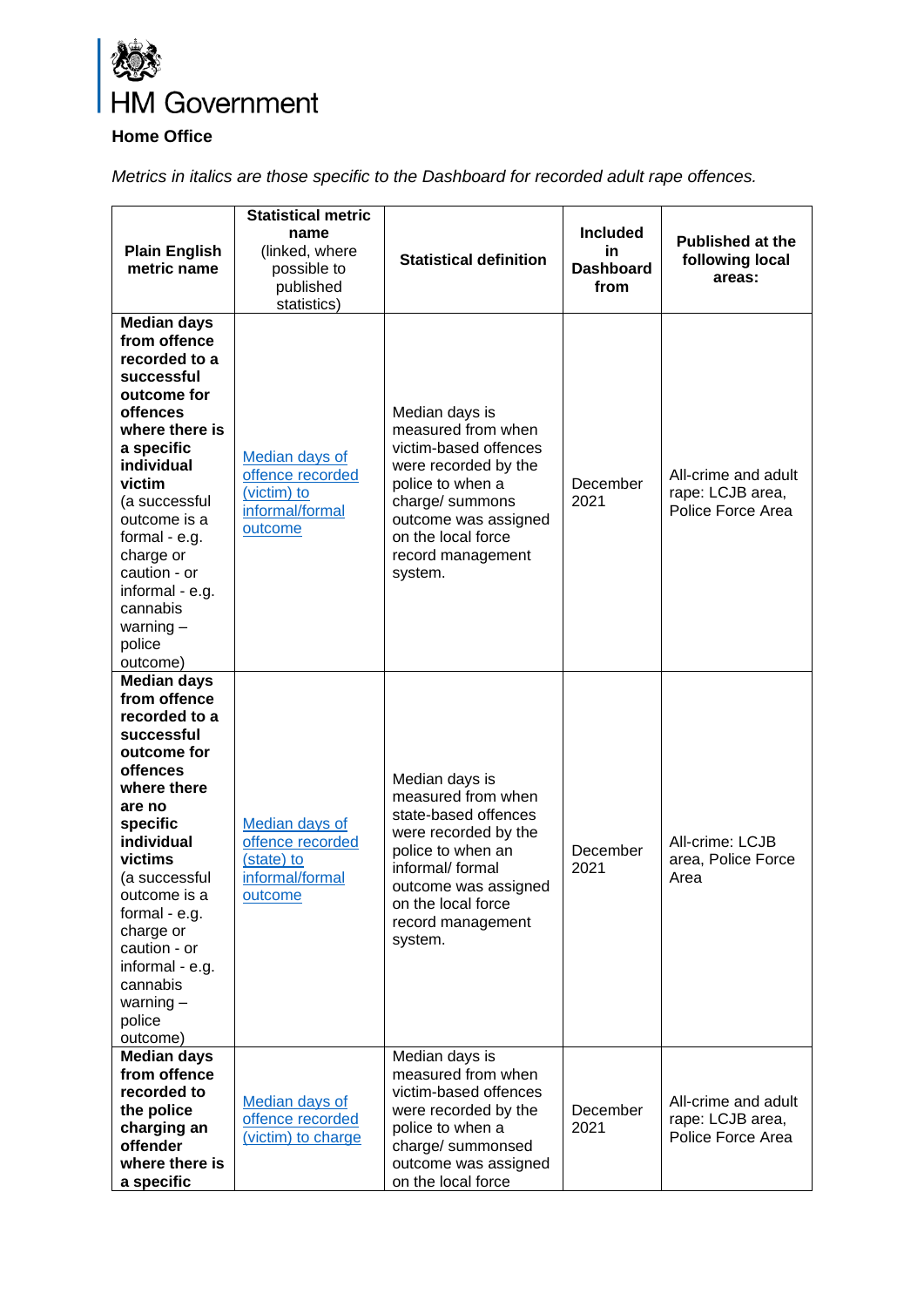

| individual<br>victim                                                                                                                                                                                                                                                                                                                                                  |                                                                  | record management<br>system.                                                                                                                                                                                                                                                                                                                                               |                  |                                                              |
|-----------------------------------------------------------------------------------------------------------------------------------------------------------------------------------------------------------------------------------------------------------------------------------------------------------------------------------------------------------------------|------------------------------------------------------------------|----------------------------------------------------------------------------------------------------------------------------------------------------------------------------------------------------------------------------------------------------------------------------------------------------------------------------------------------------------------------------|------------------|--------------------------------------------------------------|
| <b>Median days</b><br>from offence<br>recorded to<br>the police<br>charging an<br>offender<br>where there<br>are no<br>specific<br>individual<br>victims                                                                                                                                                                                                              | Median days of<br>offence recorded<br>(state) to charge          | Median days is<br>measured from when<br>state-based offences<br>were recorded by the<br>police to when a<br>charge/ summonsed<br>outcome was assigned<br>on the local force<br>record management<br>system.                                                                                                                                                                | December<br>2021 | All-crime: LCJB<br>area, Police Force<br>Area                |
| Percentage of<br>investigations<br>closed<br>because the<br>victim does<br>not support<br>further police<br>action                                                                                                                                                                                                                                                    | Crime outcomes -<br>victim does not<br>support (%)               | The volume of<br>outcomes for<br>'Evidential difficulties:<br>Victim does not support<br>action (both suspect<br>identified and not<br>identified). Divided by<br>all outcomes assigned.                                                                                                                                                                                   | December<br>2021 | All-crime and adult<br>rape: LCJB area,<br>Police Force Area |
| <b>Number and</b><br>percentage of<br>police<br>recorded<br>offences<br>where the<br>offender is<br>issued with a<br>successful<br>outcome for<br>offences<br>where there<br>are specific<br>individual<br>victims<br>(a successful<br>outcome is a<br>formal - e.g.<br>charge or<br>caution - or<br>informal - e.g.<br>cannabis<br>warning $-$<br>police<br>outcome) | Volume/Proportion:<br>Informal/formal<br>outcomes (victim)       | Volume of victim-based<br>offences were recorded<br>by the police where an<br>informal/ formal<br>outcome was assigned<br>on the local force<br>record management<br>system.<br>Proportions have been<br>calculated by dividing<br>the informal/formal<br>outcome counts by the<br>total outcome counts<br>for offences where<br>there are specific<br>individual victims. | December<br>2021 | All-crime and adult<br>rape: LCJB area,<br>Police Force Area |
| <b>Number and</b><br>percentage of<br>police<br>recorded<br>offences<br>where the<br>offender is<br>issued with a<br>successful                                                                                                                                                                                                                                       | <b>Volume/Proportion:</b><br>Informal/formal<br>outcomes (state) | Volume of state-based<br>offences were recorded<br>by the police where an<br>informal/ formal<br>outcome was assigned<br>on the local force<br>record management<br>system.                                                                                                                                                                                                | December<br>2021 | All-crime: LCJB<br>area, Police Force<br>Area                |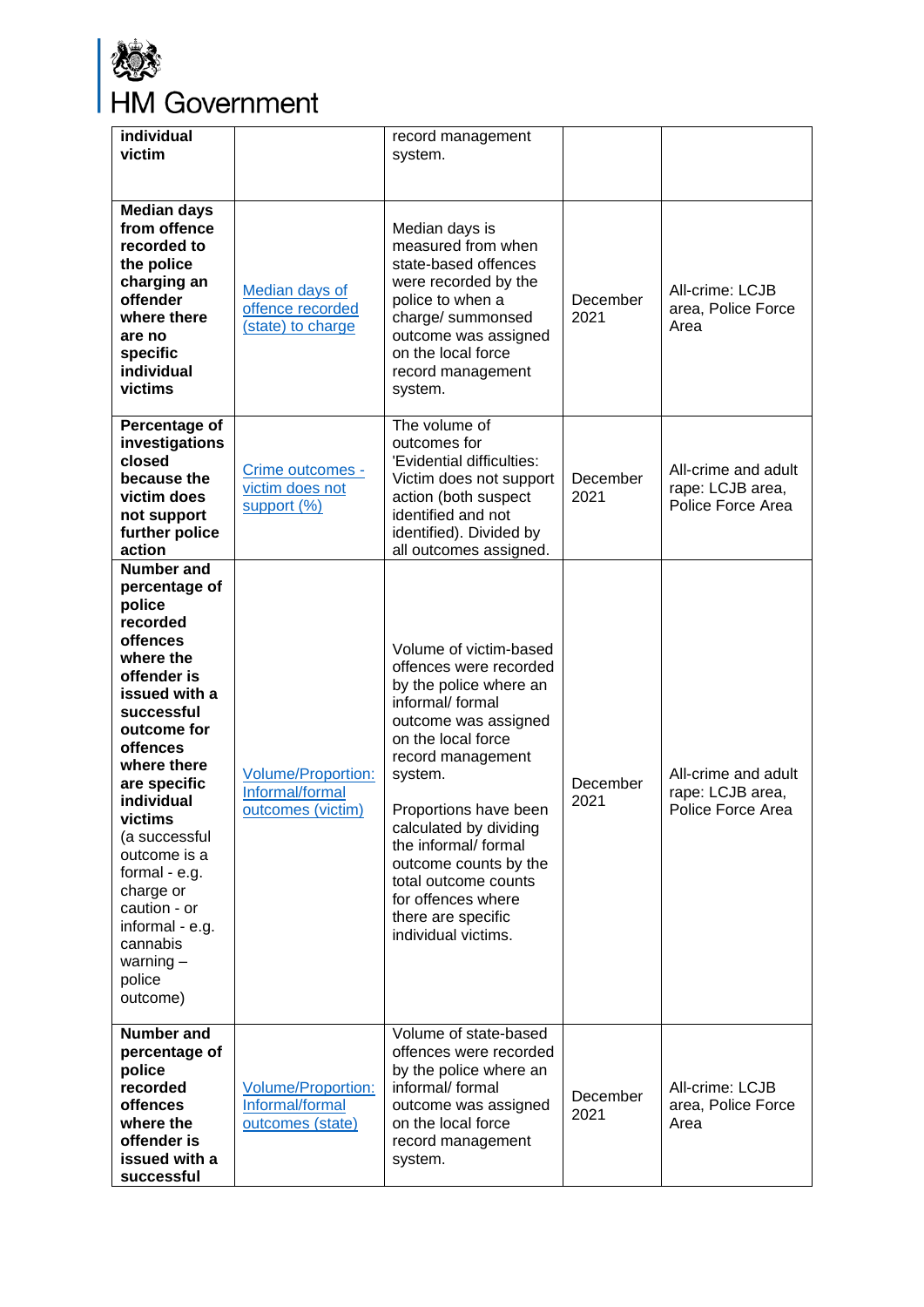

| outcome for<br>offences<br>where there<br>are no<br>specific<br>individual<br>victims<br>(a successful<br>outcome is a<br>formal - e.g.<br>charge or<br>caution - or<br>informal - e.g.<br>cannabis<br>warning $-$<br>police<br>outcome)  |                                                                | Proportions have been<br>calculated by dividing<br>the informal/ formal<br>outcome by the total<br>outcome counts for<br>offences where there<br>are no specific<br>individual victims.                                                                                                                         |                  |                                                              |
|-------------------------------------------------------------------------------------------------------------------------------------------------------------------------------------------------------------------------------------------|----------------------------------------------------------------|-----------------------------------------------------------------------------------------------------------------------------------------------------------------------------------------------------------------------------------------------------------------------------------------------------------------|------------------|--------------------------------------------------------------|
| Number and<br>percentage of<br>police<br>recorded<br>offences<br>where the<br>investigation<br>is closed<br>because no<br>suspect has<br>been<br>identified for<br>offences<br>where there<br>are specific<br>individual<br>victims       | <b>Volume/Proportion:</b><br>No suspect<br>identified (victim) | Volume of investigation<br>complete - no suspect<br>identified outcomes for<br>victim-based offences.<br>Proportions have been<br>calculated by dividing<br>the no suspect<br>identified outcome<br>counts by the total<br>outcome counts for<br>offences where there<br>are specific individual<br>victims.    | December<br>2021 | All-crime and adult<br>rape: LCJB area,<br>Police Force Area |
| <b>Number and</b><br>percentage of<br>police<br>recorded<br>offences<br>where the<br>investigation<br>is closed<br>because no<br>suspect has<br>been<br>identified for<br><b>offences</b><br>where there<br>are no<br>specific<br>victims | <b>Volume/Proportion:</b><br>No suspect<br>identified (state)  | Volume of investigation<br>complete - no suspect<br>identified outcomes, for<br>state-based offences.<br>Proportions have been<br>calculated by dividing<br>the no suspect<br>identified outcome<br>counts by the total<br>outcome counts for<br>offences where there<br>are no specific<br>individual victims. | December<br>2021 | All-crime: LCJB<br>area, Police Force<br>Area                |
| <b>Number of</b><br>recorded<br>offences<br>where there<br>are specific<br>individual<br>victims                                                                                                                                          | No. of recorded<br>offences (victim)                           | Volume of victim-based<br>offences.                                                                                                                                                                                                                                                                             | December<br>2021 | All-crime and adult<br>rape: LCJB area,<br>Police Force Area |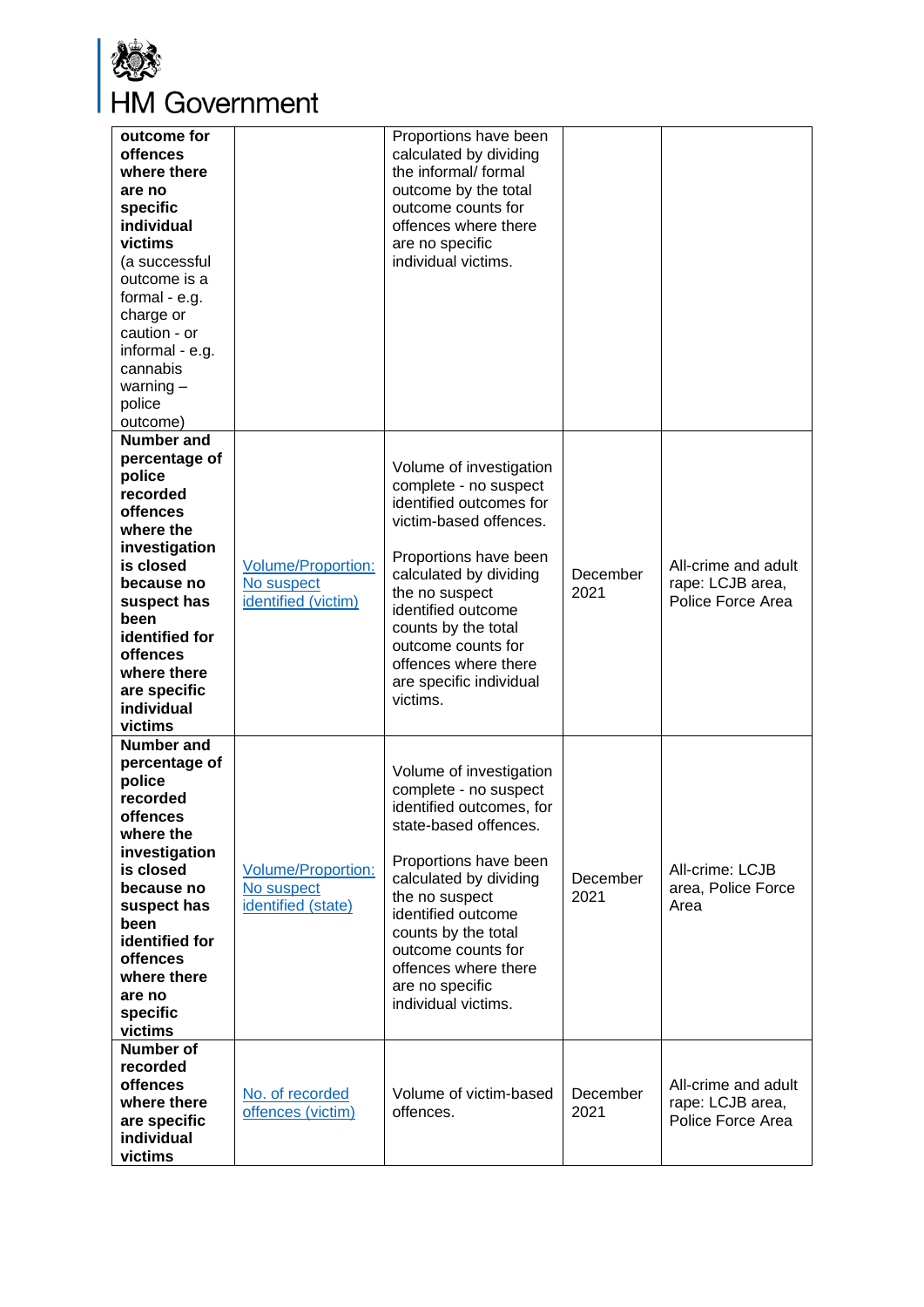

| <b>Number of</b><br>recorded<br>offences<br>where there<br>are no<br>specific<br>victims                                  | No. of recorded<br>offences (state)                                                                                                                           | Volume of state-based<br>offences.                                                                                                                                                                                                                                                                                                                                                                                                                                          | December<br>2021 | All-crime: LCJB<br>area, Police Force<br>Area  |
|---------------------------------------------------------------------------------------------------------------------------|---------------------------------------------------------------------------------------------------------------------------------------------------------------|-----------------------------------------------------------------------------------------------------------------------------------------------------------------------------------------------------------------------------------------------------------------------------------------------------------------------------------------------------------------------------------------------------------------------------------------------------------------------------|------------------|------------------------------------------------|
| <b>TBC</b>                                                                                                                | Percentage of<br>victims without a<br>phone for more<br>than 24 hours                                                                                         | <b>TBC</b>                                                                                                                                                                                                                                                                                                                                                                                                                                                                  | <b>TBC</b>       |                                                |
| Percentage of<br>cases which<br>result in a<br>charge (out of<br>all adult rape<br>cases with<br>any outcome<br>assigned) | <b>Proportion of crime</b><br>investigations<br>which result in a<br>charge outcome<br>out of all those<br>cases with a<br>closed<br>investigative<br>outcome | The number of crimes<br>which result in a<br>charge as a proportion<br>of all crimes with an<br>investigative outcome<br>closed in the same<br>year. This could<br>include cases recorded<br>in a previous time<br>period.                                                                                                                                                                                                                                                  | December<br>2021 | Adult rape: LCJB<br>area, Police Force<br>Area |
| Percentage of<br>cases which<br>result in a<br>charge (out of<br>all adult rape<br>cases<br>recorded)                     | Percentage of<br>cases which result<br>in a charge (out of<br>all adult rape<br>cases recorded)                                                               | This metric is an<br>alternative charge ratio<br>metric. This differs to<br>the metric above<br>because it calculates<br>the percentage of<br>crimes where a<br>decision has been<br>made to charge, out of<br>the total number of<br>crimes recorded in the<br>same quarterly period.<br>These include open<br>and completed<br>investigations-<br>investigations where a<br>decision has been<br>made and<br>investigations where a<br>decision has not yet<br>been made. | December<br>2021 | Adult rape: LCJB<br>area, Police Force<br>Area |

#### Additional definitions

#### Police Recorded Crime

• **Victim based** - all police-recorded crimes where there is a specific victim. This victim could be an individual, an organisation or corporate body. This category includes violent crimes directed at a specific individual or individuals, sexual offences, robbery, all theft offences (including burglary and vehicle offences), criminal damage and arson. It excludes fraud and computer misuse act offences which are not recorded by the territorial forces in England and Wales but centrally by the National Fraud Intelligence Bureau at the City of London Police.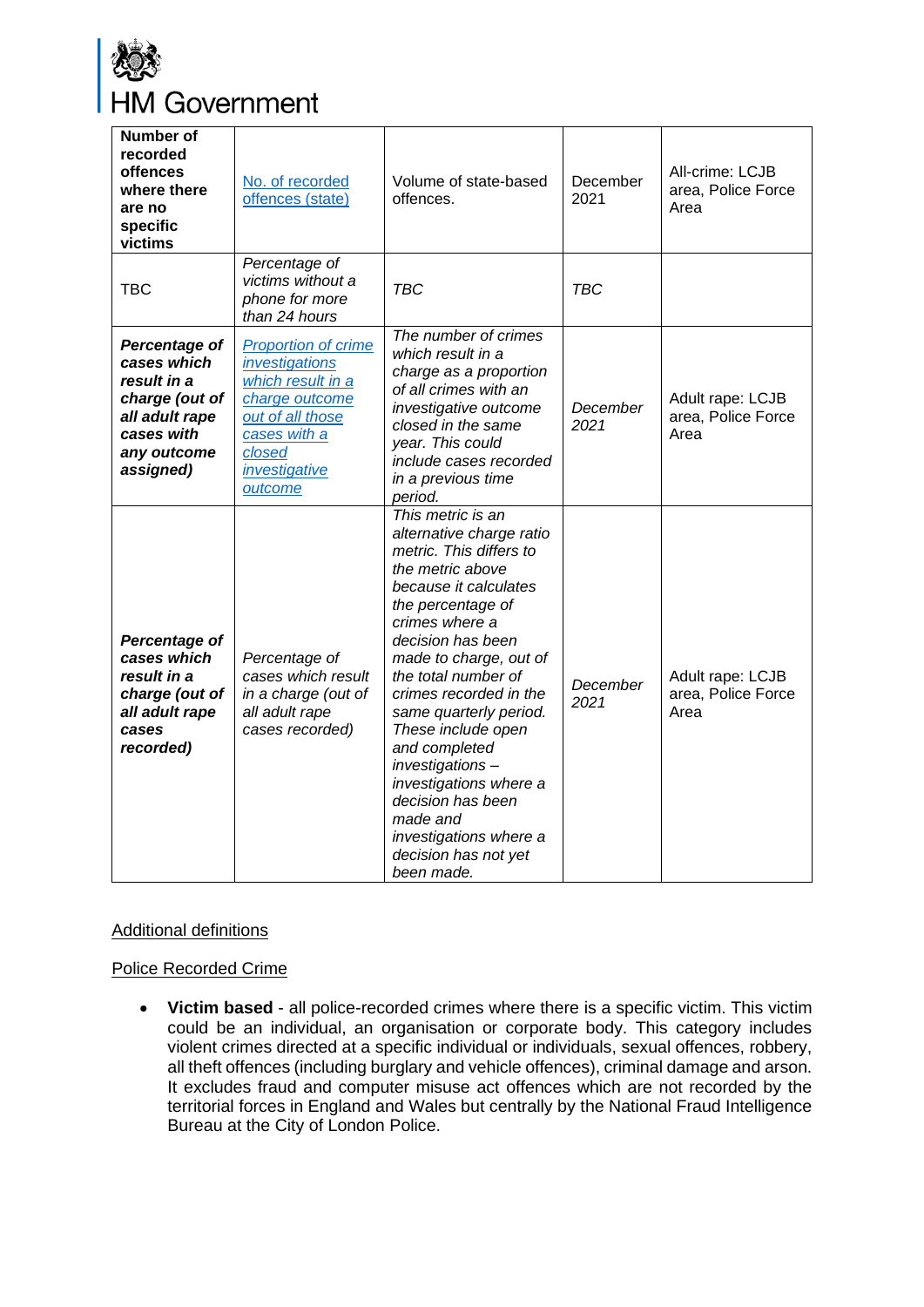

- **State based** all police-recorded crimes where there are no specific individual victims and this includes public order offences, drug offences, possession of weapons other miscellaneous crimes against the state.
- **Adult rape offences** include offence codes: rape of a male aged 16 or over (19F) and rape of a female aged 16 or over (19C).

#### Police recorded crime investigations

- **Successful Outcomes** consists of the following outcomes: Charged/Summonsed (outcome 1), Taken into consideration (outcomes 4), Out-of-court formal (outcomes 2, 3 & 6) and Out-of-court informal (outcomes 7 & 8).
- All **'Other outcomes'** used in the rape Dashboard is all outcomes apart from a charge or summons.

#### <span id="page-14-0"></span>**Crown Prosecution Service**

*Please note the links below take you to the specific Excel file containing the metric. To read about the CPS quarterly publication which provides commentary on the data that is published and explains further how to interpret CPS data, please click [here.](https://www.cps.gov.uk/publication/cps-data-summary-quarter-3-2021-2022)*

*Metrics in italics are those specific to the Dashboard for recorded adult rape offences.* 

| <b>Plain English</b><br>metric name                                                                                                                   | <b>Statistical metric</b><br>name                                        | <b>Statistical definition</b>                                                                                                                                                                                                                                                                                                                                              | Included in<br><b>Dashboard</b><br>from | <b>Published</b><br>at the<br>following<br>local<br>areas: |
|-------------------------------------------------------------------------------------------------------------------------------------------------------|--------------------------------------------------------------------------|----------------------------------------------------------------------------------------------------------------------------------------------------------------------------------------------------------------------------------------------------------------------------------------------------------------------------------------------------------------------------|-----------------------------------------|------------------------------------------------------------|
| <b>Mean days from</b><br>first police referral<br>to CPS making the<br>decision to<br>authorise a charge                                              | Mean days from<br>police referral to<br><b>CPS</b> decision to<br>charge | The number of calendar<br>days from the first<br>referral by police to the<br>CPS making a decision<br>to charge. The police<br>may have referred for<br>an early advice or<br>charging decision. This<br>metric is the total time<br>taken and may include<br>multiple CPS<br>consultations and time<br>taken by the police to<br>complete further<br>investigative work. | December<br>2021                        | All-crime<br>and adult<br>rape: LCJB<br>area, CPS<br>area  |
| <b>Percentage of CPS</b><br>consultations                                                                                                             |                                                                          |                                                                                                                                                                                                                                                                                                                                                                            |                                         |                                                            |
| completed within<br>28 days<br>(a<br>consultation occurs<br>when a CPS<br>prosecutor has<br>considered new<br>information received<br>from the police | Proportion of CPS<br>consultations<br>completed within 28<br>days        | The proportion of<br>consultations completed<br>within 28 calendar days.<br>Charging pilot custody<br>cases are excluded due<br>to a different timescale<br>of 3 hours.                                                                                                                                                                                                    | December<br>2021                        | All-crime<br>and adult<br>rape: LCJB<br>area, CPS<br>area  |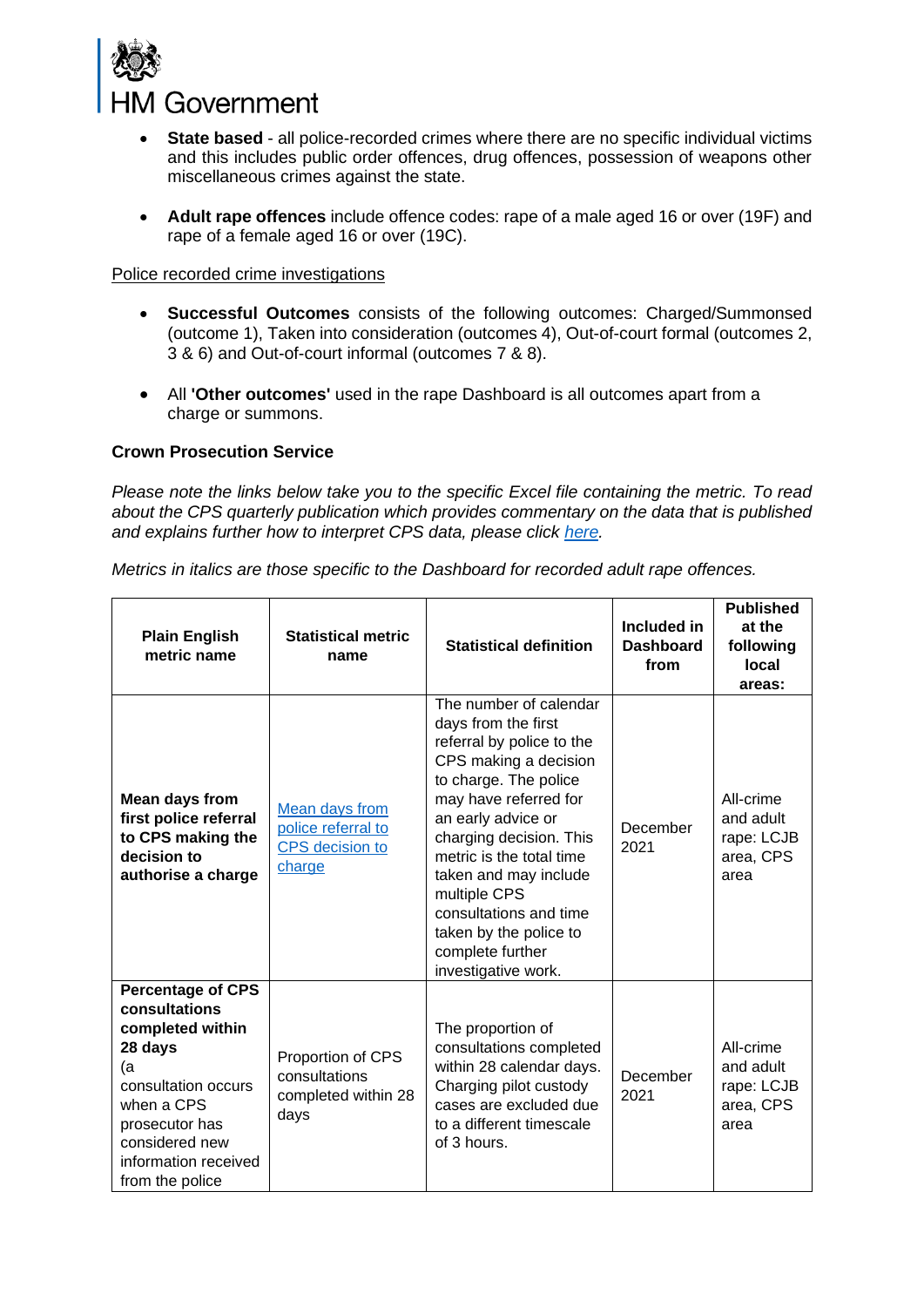

| and completes a<br>legal review) The<br>metric does not<br>include legal<br>reviews completed<br>after the CPS has<br>made the decision<br>to authorise a<br>charge.                                                                                                              |                                                                                                                                      |                                                                                                                                                                                                                                                                                                                                 |                  |                                                           |
|-----------------------------------------------------------------------------------------------------------------------------------------------------------------------------------------------------------------------------------------------------------------------------------|--------------------------------------------------------------------------------------------------------------------------------------|---------------------------------------------------------------------------------------------------------------------------------------------------------------------------------------------------------------------------------------------------------------------------------------------------------------------------------|------------------|-----------------------------------------------------------|
| Percentage of<br>prosecutions that<br>are stopped post<br>charge because a<br>victim did not<br>provide evidence<br>or has withdrawn                                                                                                                                              | Proportion of<br>prosecutions that<br>are stopped post<br>charge because a<br>victim did not<br>provide evidence or<br>has withdrawn | The proportion of non-<br>convictions where the<br>victim no longer<br>supports the<br>prosecution, does not,<br>or refuses to attend.<br>When a prosecution is<br>ongoing a victim is<br>referred to by the legal<br>term complainant. The<br>data presented is<br>sourced from CPS data<br>that uses the term<br>complainant. | December<br>2021 | All-crime<br>and adult<br>rape: LCJB<br>area, CPS<br>area |
| <b>Percentage of CPS</b><br>charged<br>prosecutions that<br>are stopped due to<br>an incorrect<br>charging decision<br>(based on an<br>assessment by a<br>lawyer, at any time<br>during prosecution<br>proceedings, that<br>the charge<br>authorised by the<br>CPS was incorrect) | Proportion of CPS<br>charged<br>prosecutions<br>stopped due to an<br>incorrect charging<br>decision                                  | The proportion of all<br>prosecutions where a<br>charge was authorised<br>by the CPS that were<br>not convicted due to an<br>incorrect charging<br>decision.                                                                                                                                                                    | December<br>2021 | All-crime<br>and adult<br>rape: LCJB<br>area, CPS<br>area |
| Percentage of<br>cases where<br>appropriate legal<br>decisions are<br>made                                                                                                                                                                                                        | Percentage of<br>cases where<br>appropriate legal<br>decisions are made                                                              | <b>TBC</b>                                                                                                                                                                                                                                                                                                                      | August<br>2022   |                                                           |
| Percentage of<br>cases that meet<br>the national file<br>quality standard<br>(this relates to a<br>universal standard<br>for file quality which<br>is determined by the<br>Directors Guidance<br>on Charging, used<br>by police officers<br>and prosecutors)                      | Proportion of cases<br>that meet the<br>national file quality<br>standard                                                            | <b>TBC</b>                                                                                                                                                                                                                                                                                                                      | August<br>2022   |                                                           |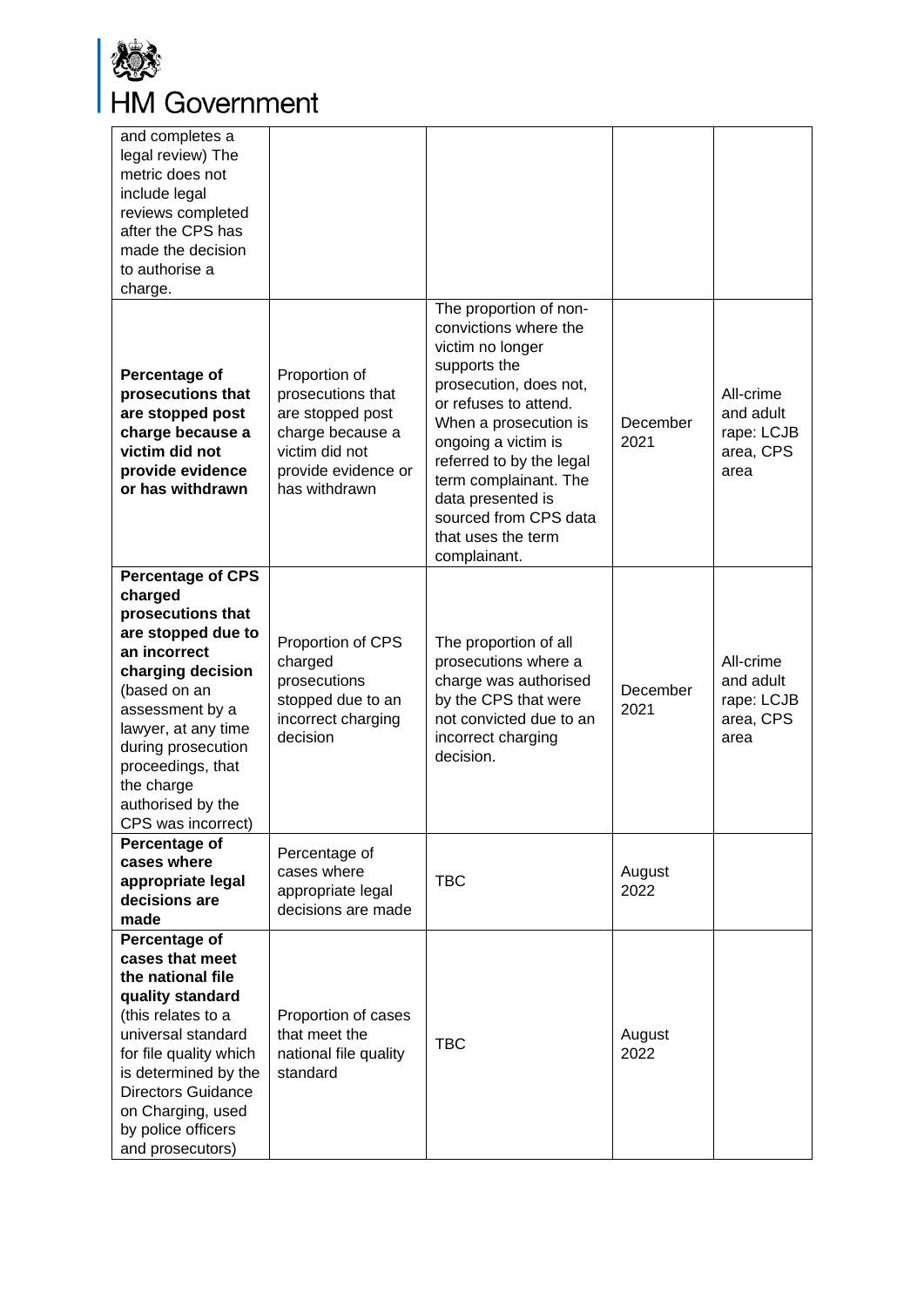

| <b>Number of</b><br>suspects where<br>the CPS has made<br>a legal decision to<br>either: authorise a<br>charge, advise the<br>police the<br>prosecution code<br>has not been met.<br>or to make an out<br>of court disposal | Volume of pre-<br>charge legal<br>decisions                                                      | The volume of suspects<br>referred by the police for<br>a charging decision and<br>the CPS have given a<br>legal decision. A legal<br>decision is either a<br>charge, no further action<br>or out of court disposal.                                                                                                                                                                                                                                                        | December<br>2021 | All-crime<br>and adult<br>rape: LCJB<br>area, CPS<br>area |
|-----------------------------------------------------------------------------------------------------------------------------------------------------------------------------------------------------------------------------|--------------------------------------------------------------------------------------------------|-----------------------------------------------------------------------------------------------------------------------------------------------------------------------------------------------------------------------------------------------------------------------------------------------------------------------------------------------------------------------------------------------------------------------------------------------------------------------------|------------------|-----------------------------------------------------------|
| <b>Number of</b><br>suspects<br>authorised to be<br>charged by CPS                                                                                                                                                          | <b>Volume of suspects</b><br>authorised to be<br>charged by the CPS                              | The volume of suspects<br>referred by the police for<br>a charging decision and<br>the CPS has authorised<br>a charge. A charge<br>means that a first<br>hearing has been<br>registered on CPS case<br>management system.                                                                                                                                                                                                                                                   | December<br>2021 | All-crime<br>and adult<br>rape: LCJB<br>area, CPS<br>area |
| Percentage of<br>legal decisions by<br>the CPS that result<br>in a charge                                                                                                                                                   | Percentage of legal<br>decisions by the<br>CPS that result in a<br>charge                        | The proportion of all<br>legal decisions where a<br>charge was authorised<br>by the CPS as the CPS<br>is satisfied that the legal<br>test for prosecution, set<br>out in the Code for<br>Crown Prosecutors, is<br>met: there is enough<br>evidence to provide a<br>'realistic prospect of<br>conviction' against each<br>defendant and the<br>prosecution is in the<br>public interest. This is<br>published on the CPS<br>website as part of the<br>quarterly publication. | <b>June 2022</b> | All-crime<br>and adult<br>rape: LCJB<br>area, CPS<br>area |
| Percentage of<br>legal decisions by<br>the CPS where the<br>prosecution code<br>has not been met                                                                                                                            | Percentage of legal<br>decisions by the<br>CPS where the<br>prosecution code<br>has not been met | The proportion of all<br>legal decisions where<br>the Code for Crown<br>Prosecutors is not met<br>for either evidential or<br>public interest reasons,<br>the CPS has decided<br>that no further action<br>should be taken against<br>the suspect. This is<br>often abbreviated to<br>'NFA' or referred to as a<br>'no prosecution'<br>decision. This is<br>published on the CPS<br>website as part of the<br>quarterly publication.                                        | <b>June 2022</b> | All-crime<br>and adult<br>rape: LCJB<br>area, CPS<br>area |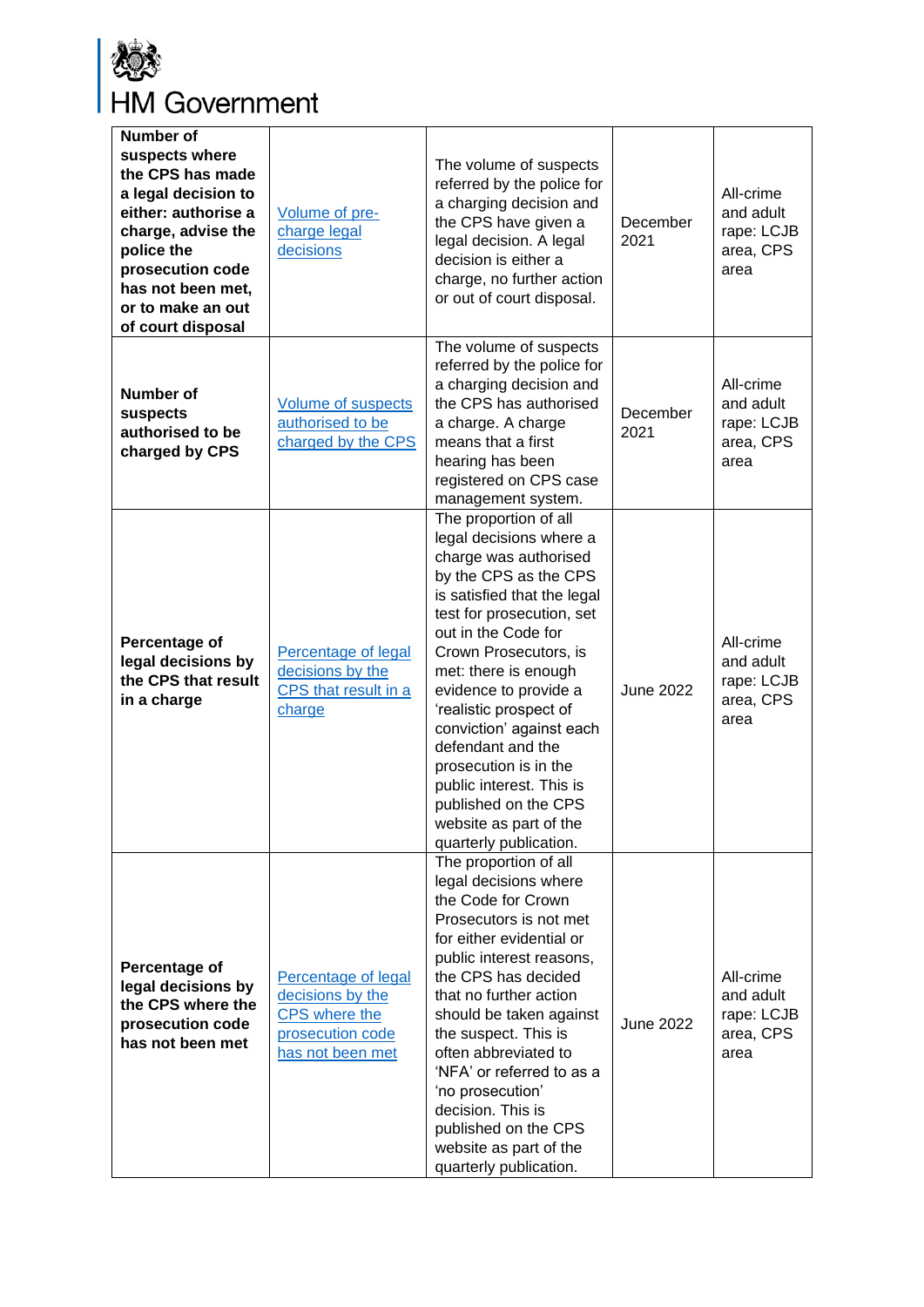

| Percentage of<br>legal decisions by<br>the CPS that result<br>in an out of court<br>disposal                                              | Percentage of legal<br>decisions by the<br><b>CPS</b> that result in<br>an out of court<br>disposal | The proportion of all<br>legal decisions that<br>result in an out of court<br>disposal. This is<br>published on the CPS<br>website as part of the<br>quarterly publication.<br>Out of court disposals<br>include simple and<br>conditional cautions,<br>reprimand, final warning<br>or taken into<br>consideration (TIC)<br>following a CPS<br>decision that this is the<br>most appropriate action<br>to take. The data only<br>contains cases referred<br>to the CPS for a<br>charging decision. | June 2022        | All-crime<br>and adult<br>rape: LCJB<br>area, CPS<br>area                          |
|-------------------------------------------------------------------------------------------------------------------------------------------|-----------------------------------------------------------------------------------------------------|----------------------------------------------------------------------------------------------------------------------------------------------------------------------------------------------------------------------------------------------------------------------------------------------------------------------------------------------------------------------------------------------------------------------------------------------------------------------------------------------------|------------------|------------------------------------------------------------------------------------|
| <b>Number of</b><br>suspects finalised<br>as 'pending<br>response - further<br>investigation'<br>(previously named<br>as admin finalised) | <b>Volume of suspects</b><br>finalised as pending<br>response - further<br>investigation            | Decisions recorded as<br>pending response -<br>further investigation<br>(formally known as<br>Administrative<br>finalisations) are<br>finalised in the CPS<br>Case Management<br>System for<br>administrative reasons<br>following a request for<br>further information being<br>sent to the investigating<br>authority. These are not<br>legal decisions and may<br>not be the end of the<br>case.                                                                                                | December<br>2021 | All-crime<br>and adult<br>rape: LCJB<br>area, CPS<br>area                          |
| <b>Number of</b><br>prosecutions<br>where the decision<br>was made by the<br>CPS to stop the<br>prosecution                               | <b>Volume of</b><br>prosecutions<br>dropped                                                         | The number of<br>prosecutions that were<br>stopped by the CPS.                                                                                                                                                                                                                                                                                                                                                                                                                                     | December<br>2021 | All-crime<br>and adult<br>rape: LCJB<br>area, CPS<br>area                          |
| <b>Number of</b><br>suspects referred<br>by the police to<br>the CPS for either<br>early advice or for<br>a charging<br>decision          | <b>Volume of referrals</b><br>from the police for a<br>charging decision                            | The volume of suspects<br>referred by the police, a<br>suspect is only counted<br>once for either early<br>advice or a charging<br>decision.<br>At this time, it is not<br>possible to separate the<br>data on suspects<br>referred for early advice                                                                                                                                                                                                                                               | December<br>2021 | All-crime<br>and adult<br>rape: LCJB<br>area,<br>Police<br>Force Area,<br>CPS area |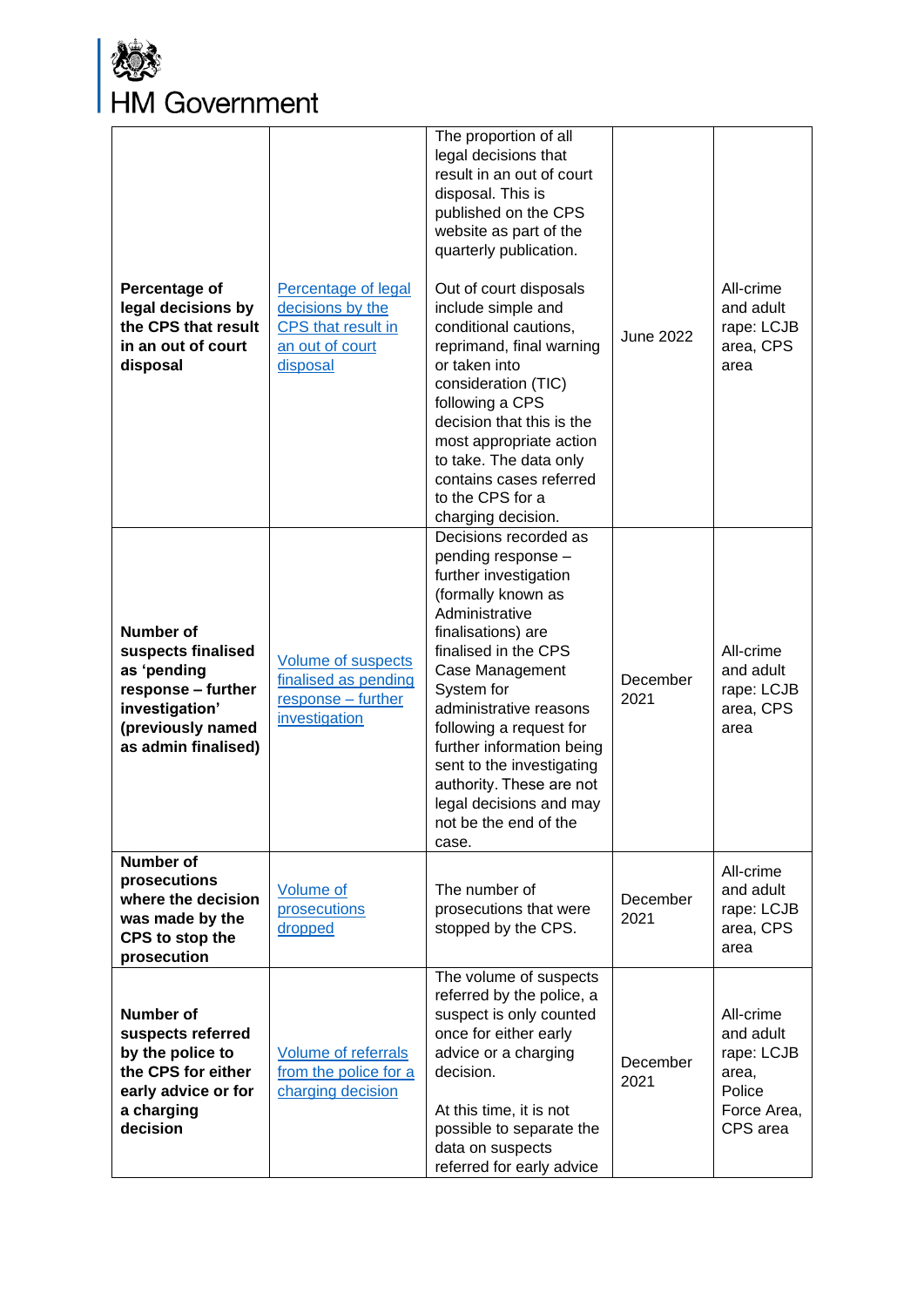

|                                                                                                                                                                                                                      |                                                        | and suspects referred<br>for a charging decision.<br>The CPS and police<br>have taken the active<br>policy decision to<br>increase the use of early<br>advice to help improve<br>quality. This means that<br>comparison with<br>historical data will need<br>to be conducted with<br>caution.                                                                                                                                                                                                                                                                                                                                                              |                  |                                                           |
|----------------------------------------------------------------------------------------------------------------------------------------------------------------------------------------------------------------------|--------------------------------------------------------|------------------------------------------------------------------------------------------------------------------------------------------------------------------------------------------------------------------------------------------------------------------------------------------------------------------------------------------------------------------------------------------------------------------------------------------------------------------------------------------------------------------------------------------------------------------------------------------------------------------------------------------------------------|------------------|-----------------------------------------------------------|
| <b>Number of</b><br>suspects awaiting<br>a charging<br>decision by CPS,<br>or early advice to<br>be provided by<br><b>CPS or with the</b><br>police to conduct<br>further<br>investigation<br>Pre-charge<br>caseload | Volume of<br>outstanding pre-<br>charge proceedings    | The volume of suspects<br>live on the CPS Case<br>Management System at<br>the end of a reporting<br>period, and which are<br>carried forward into the<br>next reporting period.<br>The pre-charge case<br>volume metric will<br>include all cases that<br>are live on the CPS<br>system. This means that<br>it will include suspects<br>that have been returned<br>to the police for further<br>investigation.                                                                                                                                                                                                                                             | <b>June 2022</b> | All-crime<br>and adult<br>rape: LCJB<br>area, CPS<br>area |
| <b>Number of</b><br>defendants with<br>current live<br>proceedings in<br>magistrates'<br>courts and at the<br><b>Crown Court</b>                                                                                     | Volume of<br>outstanding<br>prosecution<br>proceedings | The volume of<br>defendants live on the<br><b>CPS Case Management</b><br>System at the end of a<br>reporting period, and<br>which are carried<br>forward into the next<br>reporting period. The<br>post-charge case<br>volume metric includes<br>all prosecution cases<br>live on the CPS Case<br>Management System at<br>the end of each<br>quarterly period, in<br>magistrates' courts and<br>at the Crown Court. The<br>data will include cases<br>in the magistrates'<br>courts which will<br>subsequently be sent to<br>the Crown Court for trial<br>as well as those dealt<br>with summarily. The<br>metric excludes cases<br>committed for sentence | <b>June 2022</b> | All-crime<br>and adult<br>rape: LCJB<br>area, CPS<br>area |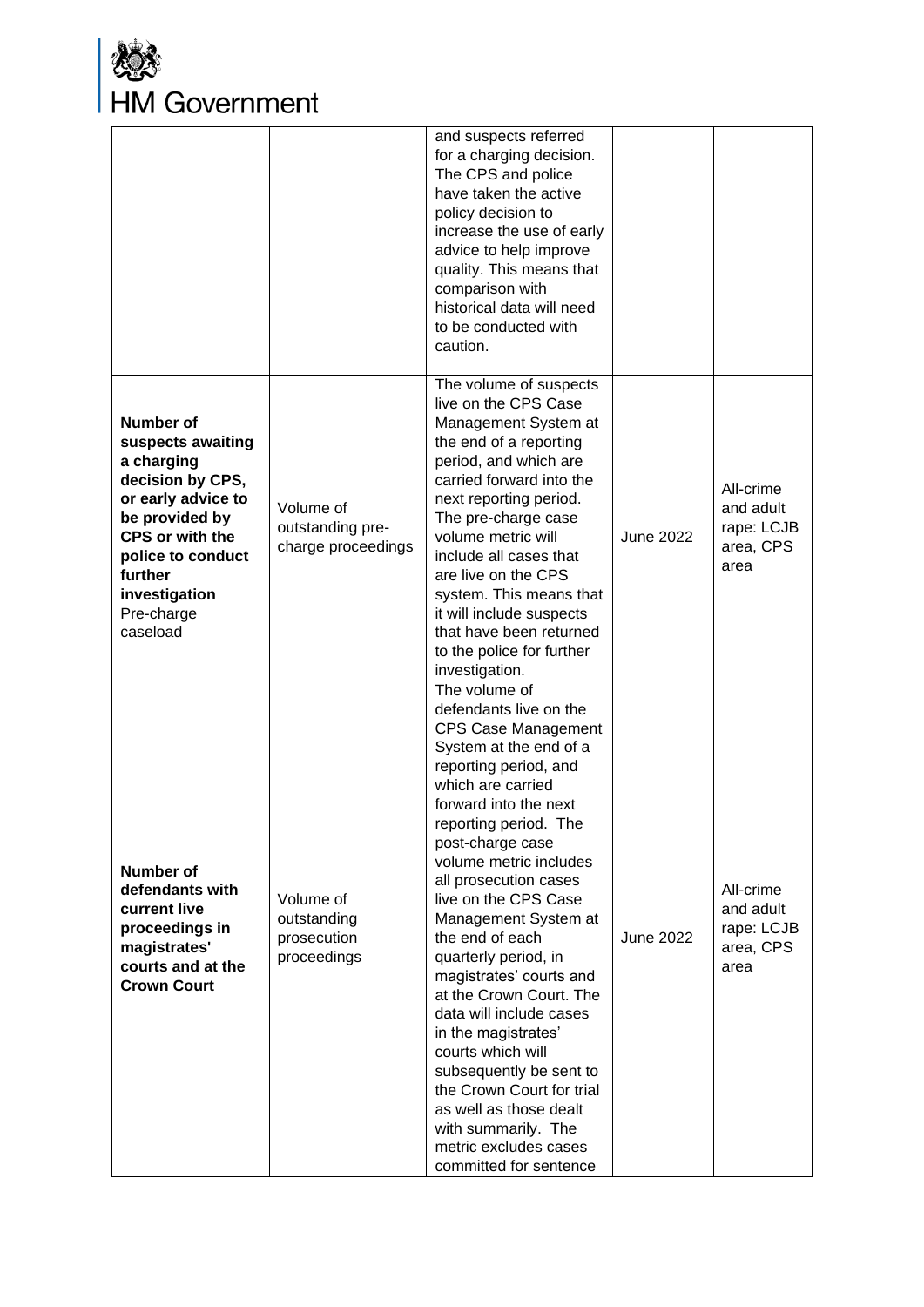

|                                                                                                                                                                                                                                                        |                                                | at the Crown Court,<br>appeals, extradition and<br>proceeds of crime<br>proceedings.                                                                                                                                                                            |                  |                                       |
|--------------------------------------------------------------------------------------------------------------------------------------------------------------------------------------------------------------------------------------------------------|------------------------------------------------|-----------------------------------------------------------------------------------------------------------------------------------------------------------------------------------------------------------------------------------------------------------------|------------------|---------------------------------------|
| <b>Number of</b><br>suspects where<br><b>CPS have closed</b><br>the suspect's file<br>on the CPS case<br>management<br>system after a<br>legal decision is<br>made or where<br>further<br>investigation is<br>required prior to a<br>charging decision | Volume of finalised<br>pre-charge<br>decisions | The volume of suspects<br>referred by the police for<br>a charging decision<br>which has been finalised<br>on the CPS Case<br>Management System.<br>This includes legal<br>decisions and cases<br>finalised as awaiting<br>response - further<br>investigation. | December<br>2021 | Adult rape:<br>LCJB area,<br>CPS area |

### <span id="page-19-0"></span>**Ministry of Justice**

*Metrics in italics are those specific to the Dashboard for recorded adult rape offences.* 

| <b>Plain English</b><br>metric name                                                                                             | <b>Statistical metric</b><br>name                                                  | <b>Statistical definition</b>                                                                                                                                                                                                                                                                                                                                                                                                                                                                    | Included in<br><b>Dashboard</b><br>from | <b>Published</b><br>at the<br>following<br>local areas: |
|---------------------------------------------------------------------------------------------------------------------------------|------------------------------------------------------------------------------------|--------------------------------------------------------------------------------------------------------------------------------------------------------------------------------------------------------------------------------------------------------------------------------------------------------------------------------------------------------------------------------------------------------------------------------------------------------------------------------------------------|-----------------------------------------|---------------------------------------------------------|
| <b>Number of</b><br>outstanding<br>cases which have<br>been at the Crown<br><b>Court for more</b><br>than 12 months             | Volume of<br>outstanding cases<br>"for trial" older<br>than 12 months              | Outstanding duration<br>refers to the time<br>between the receipt of a<br>case in a specific Crown<br>Court and the end of the<br>reporting period, for<br>example counts in Q3<br>2020 relate to cases<br>which are open as at the<br>end of September 2020.<br>'For trial' cases are<br>assigned at the point of<br>receipt into the Crown<br>Court - we know that<br>most of these cases will<br>result in the entry of a<br>guilty plea and that only<br>a minority will require a<br>trial. | December<br>2021                        | All-crime<br>and adult<br>rape: LCJB<br>area            |
| Number of<br>outstanding<br>cases which have<br>been at the Crown<br><b>Court for more</b><br>than 12 months<br>(custody cases) | Volume of<br>outstanding cases<br>"for trial" older<br>than 12 months<br>(custody) | Outstanding duration<br>refers to the time<br>between the receipt of a<br>case in a specific Crown<br>Court and the end of the<br>reporting period, for<br>example counts in Q3<br>2020 relate to cases<br>which are open as at the<br>end of September 2020.                                                                                                                                                                                                                                    | <b>March 2022</b>                       | All-crime<br>and adult<br>rape: LCJB<br>area            |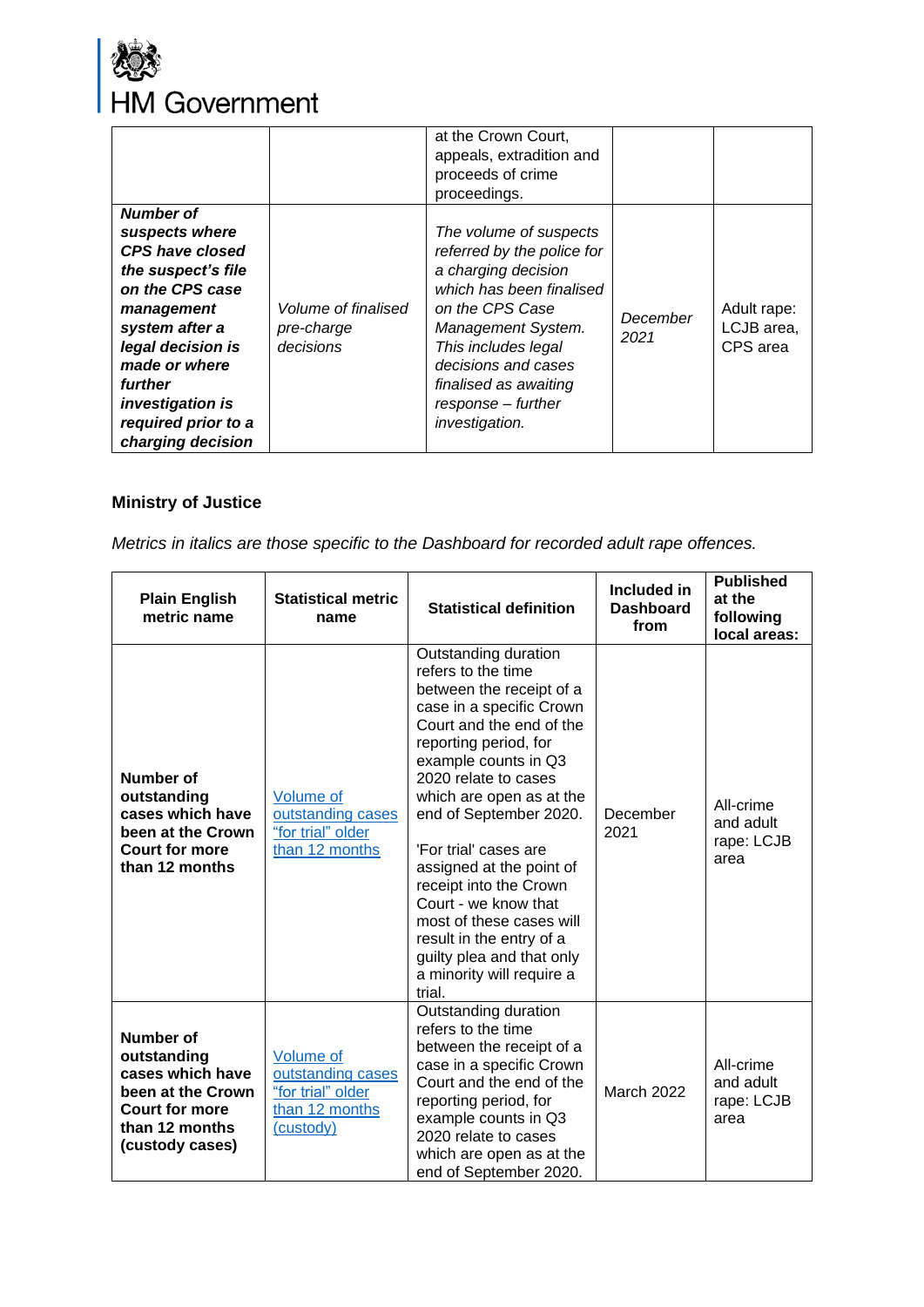

|                                                                                                                                                                                         |                                                                                                                                                                                                                                                                                                                                            | 'For trial' cases are<br>assigned at the point of<br>receipt into the Crown<br>Court - we know that<br>most of these cases will<br>result in the entry of a<br>guilty plea and that only<br>a minority will require a<br>trial. This metric is<br>calculated for cases<br>where the principal<br>defendant is in custody.                                                                                                                                                                                                                                                                                                              |                   |                                              |
|-----------------------------------------------------------------------------------------------------------------------------------------------------------------------------------------|--------------------------------------------------------------------------------------------------------------------------------------------------------------------------------------------------------------------------------------------------------------------------------------------------------------------------------------------|----------------------------------------------------------------------------------------------------------------------------------------------------------------------------------------------------------------------------------------------------------------------------------------------------------------------------------------------------------------------------------------------------------------------------------------------------------------------------------------------------------------------------------------------------------------------------------------------------------------------------------------|-------------------|----------------------------------------------|
| <b>Number of</b><br>outstanding<br>cases which have<br>been at the Crown<br><b>Court for more</b><br>than 12 months<br>(non-custody<br>cases)                                           | <b>Volume</b> of<br>outstanding cases<br>"for trial" older<br>than 12 months<br>(non-custody)                                                                                                                                                                                                                                              | Outstanding duration<br>refers to the time<br>between the receipt of a<br>case in a specific Crown<br>Court and the end of the<br>reporting period, for<br>example counts in Q3<br>2020 relate to cases<br>which are open as at the<br>end of September 2020.<br>'For trial' cases are<br>assigned at the point of<br>receipt into the Crown<br>Court - we know that<br>most of these cases will<br>result in the entry of a<br>guilty plea and that only<br>a minority will require a<br>trial. This metric is<br>calculated for cases<br>where the principal<br>defendant is not in<br>custody, including a<br>small number of cases | <b>March 2022</b> | All-crime<br>and adult<br>rape: LCJB<br>area |
| <b>Mean days from</b><br>charge to case<br>completion at the<br><b>Crown Court</b><br>(completion<br>means any<br>outcome, including<br>guilty pleas,<br>acquittals and<br>convictions) | Mean days from<br>charge to<br>completion at<br>Crown Court*<br>*End-to-end<br>timeliness<br>estimates are<br>provided as part<br>of the Criminal<br><b>Court Statistics</b><br>Quarterly release<br>(Table 4). Table 4<br>includes<br>estimates from<br>offence to<br>completion but<br>does not currently<br>include an<br>estimate from | where the custody<br>status is 'unknown'.<br>Estimated mean<br>durations in days from a<br>charge being given<br>(prior to entering the<br>criminal courts) and the<br>completion of the case -<br>this is based on the<br>number of defendants in<br>valid cases that were<br>disposed of in the<br>reporting period. Valid<br>case counts exclude<br>appeals, 'bring backs'<br>and 'committals for<br>breach' (sentence cases<br>only), transfers out and<br>cases which have been<br>issued a bench warrant<br>and cases which have                                                                                                 | December<br>2021  | All-crime<br>and adult<br>rape: LCJB<br>area |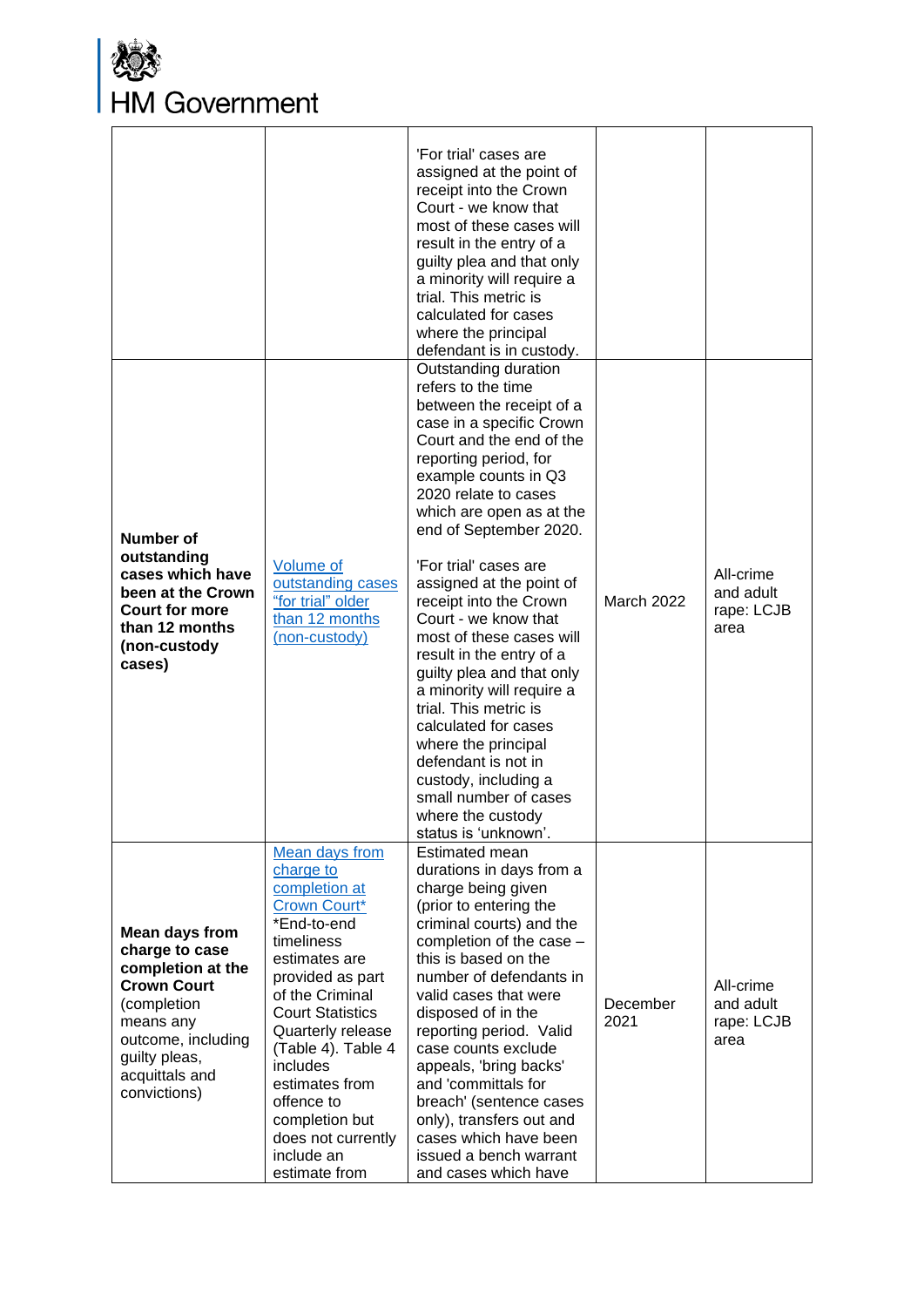

|                                                                                                                                                                                                                     | charge to<br>completion.                             | no hearing recorded<br>(e.g. main, plea or<br>preliminary).                                                                                                                                                                                                                                                                                                                                                                                                                                                                                                                                                                                                                                                                      |                   |                                              |
|---------------------------------------------------------------------------------------------------------------------------------------------------------------------------------------------------------------------|------------------------------------------------------|----------------------------------------------------------------------------------------------------------------------------------------------------------------------------------------------------------------------------------------------------------------------------------------------------------------------------------------------------------------------------------------------------------------------------------------------------------------------------------------------------------------------------------------------------------------------------------------------------------------------------------------------------------------------------------------------------------------------------------|-------------------|----------------------------------------------|
| <b>Mean days from</b><br>charge to case<br>completion at the<br><b>Crown Court for</b><br>custody cases<br>(completion<br>means any<br>outcome, including<br>guilty pleas,<br>acquittals and<br>convictions)        | $N/A -$ this metric<br>is not currently<br>published | Estimated mean<br>durations in days from a<br>charge being given<br>(prior to entering the<br>criminal courts) and the<br>completion of the case -<br>this is based on the<br>number of defendants in<br>valid cases that were<br>disposed of in the<br>reporting period. Valid<br>case counts exclude<br>appeals, 'bring backs'<br>and 'committals for<br>breach' (sentence cases<br>only), transfers out,<br>cases which have been<br>issued a bench warrant<br>and cases which have<br>no hearing recorded<br>(e.g. main, plea or<br>preliminary).<br>This metric is calculated<br>for defendants with a<br>custody remand status.                                                                                            | <b>March 2022</b> | All-crime<br>and adult<br>rape: LCJB<br>area |
| <b>Mean days from</b><br>charge to case<br>completion at the<br><b>Crown Court for</b><br>non-custody<br>cases<br>(completion<br>means any<br>outcome, including<br>guilty pleas,<br>acquittals and<br>convictions) | $N/A -$ this metric<br>is not currently<br>published | Estimated mean<br>durations in days from a<br>charge being given<br>(prior to entering the<br>criminal courts) and the<br>completion of the case -<br>this is based on the<br>number of defendants in<br>valid cases that were<br>disposed of in the<br>reporting period. Valid<br>case counts exclude<br>appeals, 'bring backs'<br>and 'committals for<br>breach' (sentence cases<br>only), transfers out and<br>cases which have been<br>issued a bench warrant<br>and cases which have<br>no hearing recorded<br>(e.g. main, plea or<br>preliminary).<br>This metric is calculated<br>for defendants without a<br>custody remand status,<br>including a small<br>number of cases where<br>the custody status is<br>'unknown'. | <b>March 2022</b> | All-crime<br>and adult<br>rape: LCJB<br>area |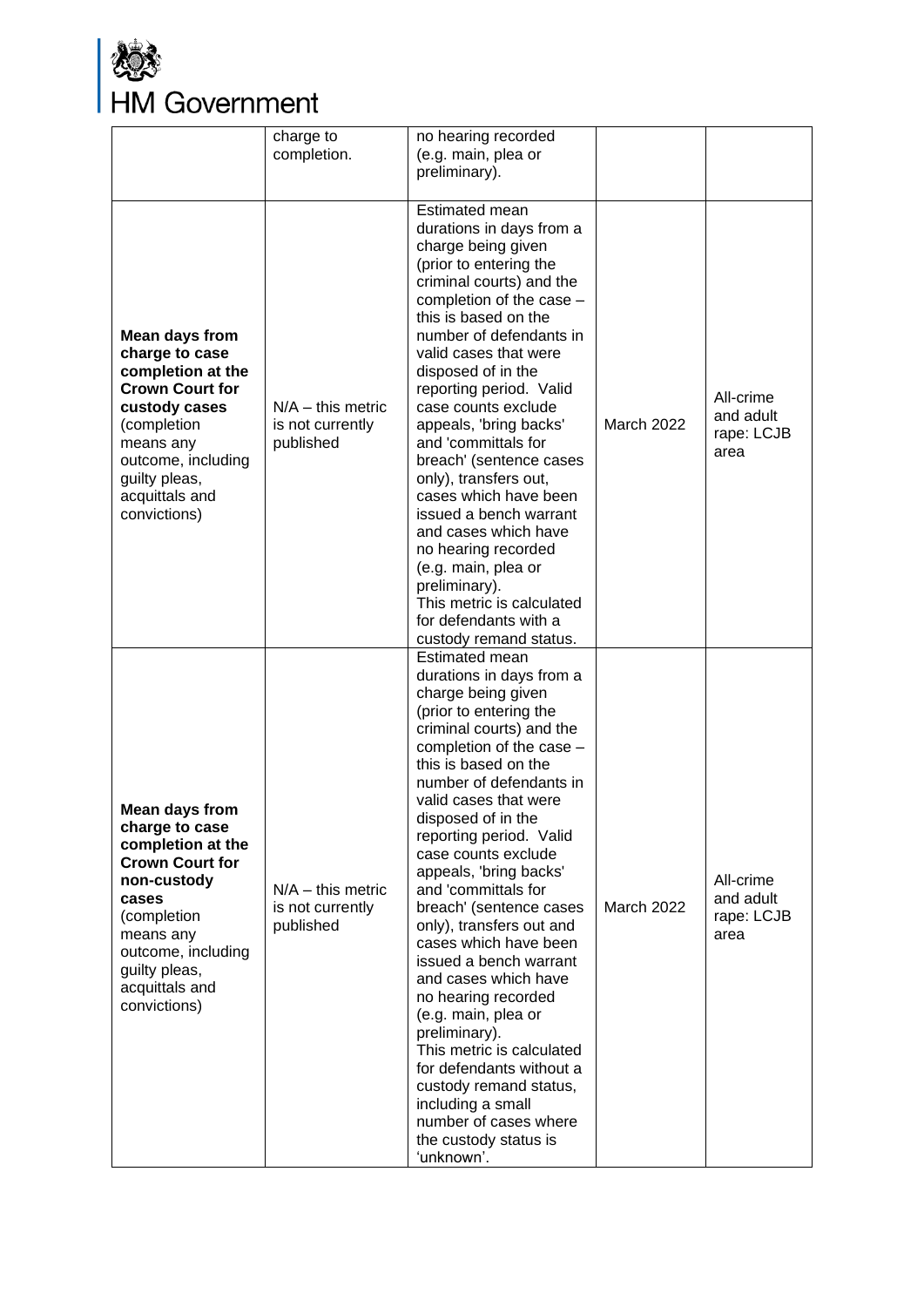

| <b>Mean days from</b><br>charge to case<br>arriving at the<br><b>Crown Court</b>                      | Mean days from<br>charge to<br>completion<br>(Magistrates<br>Court) *<br>*End-to-end<br>timeliness<br>estimates are<br>provided as part<br>of the Criminal<br><b>Court Statistics</b><br>Quarterly release<br>(Table 4).<br>Table 4 includes<br>estimates from<br>offence to charge,<br>charge to first<br>listing at<br>Magistrates and<br>first listing at<br>Magistrates to<br>completion at<br>Magistrates<br>(which, for cases<br>sent to Crown<br>Court, is<br>equivalent to<br>receipt at Crown<br>Court). Table 4<br>does not currently<br>include a single<br>estimate from<br>charge to case<br>completion at<br>Magistrates<br>Court. | Estimated mean<br>durations in days from a<br>charge being given<br>(prior to entering the<br>criminal courts) and the<br>completion of the case<br>at the Magistrates'<br>courts - this is given<br>only for cases which<br>subsequently go up to<br>Crown Court and have<br>completed. This is<br>based on the number of<br>defendants in valid<br>cases that were<br>disposed of in the<br>reporting period. Valid<br>case counts exclude<br>appeals, 'bring backs'<br>and 'committals for<br>breach' (sentence cases<br>only), transfers out,<br>cases which have been<br>issued a bench warrant<br>and cases which have<br>no hearing recorded<br>(e.g. main, plea or<br>preliminary). | December<br>2021  | All-crime<br>and adult<br>rape: LCJB<br>area |
|-------------------------------------------------------------------------------------------------------|--------------------------------------------------------------------------------------------------------------------------------------------------------------------------------------------------------------------------------------------------------------------------------------------------------------------------------------------------------------------------------------------------------------------------------------------------------------------------------------------------------------------------------------------------------------------------------------------------------------------------------------------------|---------------------------------------------------------------------------------------------------------------------------------------------------------------------------------------------------------------------------------------------------------------------------------------------------------------------------------------------------------------------------------------------------------------------------------------------------------------------------------------------------------------------------------------------------------------------------------------------------------------------------------------------------------------------------------------------|-------------------|----------------------------------------------|
| <b>Mean days from</b><br>charge to case<br>arriving at the<br><b>Crown Court for</b><br>custody cases | $N/A -$ this metric<br>is not currently<br>published                                                                                                                                                                                                                                                                                                                                                                                                                                                                                                                                                                                             | Estimated mean<br>durations in days from a<br>charge being given<br>(prior to entering the<br>criminal courts) and the<br>completion of the case<br>at the magistrates'<br>courts - this is given<br>only for cases which<br>subsequently go up to<br>Crown Court and have<br>completed. This is<br>based on the number of<br>defendants in valid<br>cases that were<br>disposed of in the<br>reporting period. Valid<br>case counts exclude<br>appeals, 'bring backs'<br>and 'committals for<br>breach' (sentence cases<br>only), transfers out and<br>cases which have been                                                                                                               | <b>March 2022</b> | All-crime<br>and adult<br>rape: LCJB<br>area |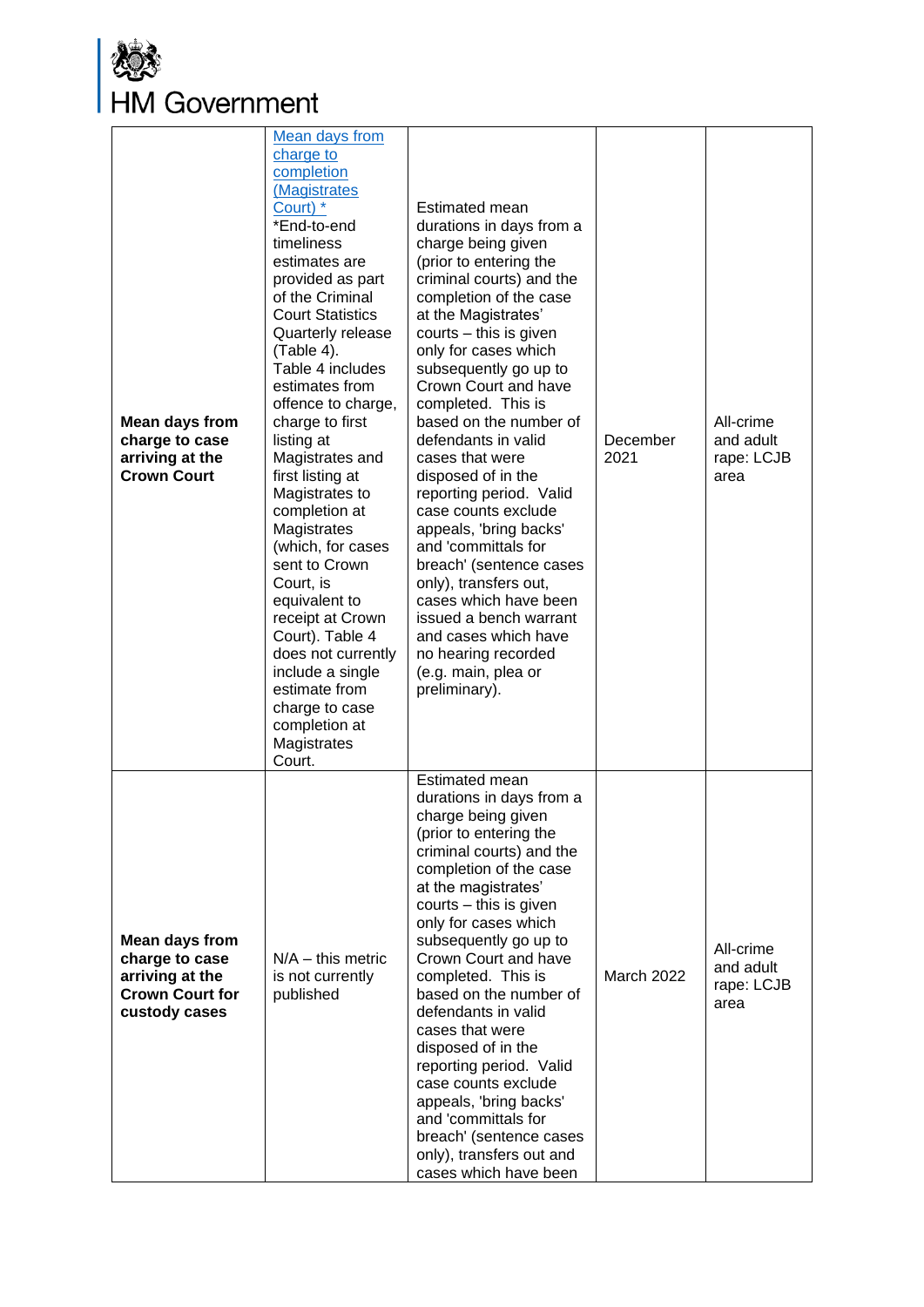

| <b>Mean days from</b><br>charge to case<br>arriving at the<br><b>Crown Court for</b><br>non-custody<br>cases                                                                                                            | $N/A -$ this metric<br>is not currently<br>published                                                                                                                                                                                                          | issued a bench warrant<br>and cases which have<br>no hearing recorded<br>(e.g. main, plea or<br>preliminary).<br>This metric is calculated<br>for defendants with a<br>custody remand status.<br>Estimated mean<br>durations in days from a<br>charge being given<br>(prior to entering the<br>criminal courts) and the<br>completion of the case<br>at the magistrates'<br>courts - this is given<br>only for cases which<br>subsequently go up to<br>Crown Court and have<br>completed. This is<br>based on the number of<br>defendants in valid<br>cases that were<br>disposed of in the<br>reporting period. Valid<br>case counts exclude<br>appeals, 'bring backs'<br>and 'committals for<br>breach' (sentence cases<br>only), transfers out and<br>cases which have been<br>issued a bench warrant<br>and cases which have<br>no hearing recorded<br>(e.g. main, plea or<br>preliminary).<br>This metric is calculated<br>for defendants without a<br>custody remand status,<br>including a small<br>number of cases where | <b>March 2022</b> | All-crime<br>and adult<br>rape: LCJB<br>area |
|-------------------------------------------------------------------------------------------------------------------------------------------------------------------------------------------------------------------------|---------------------------------------------------------------------------------------------------------------------------------------------------------------------------------------------------------------------------------------------------------------|----------------------------------------------------------------------------------------------------------------------------------------------------------------------------------------------------------------------------------------------------------------------------------------------------------------------------------------------------------------------------------------------------------------------------------------------------------------------------------------------------------------------------------------------------------------------------------------------------------------------------------------------------------------------------------------------------------------------------------------------------------------------------------------------------------------------------------------------------------------------------------------------------------------------------------------------------------------------------------------------------------------------------------|-------------------|----------------------------------------------|
|                                                                                                                                                                                                                         | <b>Mean days from</b><br>sending to Crown                                                                                                                                                                                                                     | the custody status is<br>'unknown'.<br>Estimated mean<br>durations in days from                                                                                                                                                                                                                                                                                                                                                                                                                                                                                                                                                                                                                                                                                                                                                                                                                                                                                                                                                  |                   |                                              |
| <b>Mean days from</b><br>case arriving at<br>the Crown Court<br>to case<br>completion at the<br><b>Crown Court</b><br>(completion<br>means any<br>outcome, including<br>guilty pleas,<br>acquittals and<br>convictions) | Court to<br>completion at<br><b>Crown Court*</b><br>*End-to-end<br>timeliness<br>estimates are<br>provided as part<br>of the Criminal<br><b>Court Statistics</b><br>Quarterly release<br>(Table 4).<br>Table 4 includes<br>estimates from<br>sending to Crown | receipt into the Crown<br>Court and the<br>completion of the case -<br>this is based on the<br>number of defendants in<br>valid cases that were<br>disposed of in the<br>reporting period. Valid<br>case counts exclude<br>appeals, 'bring backs'<br>and 'committals for<br>breach' (sentence cases<br>only), transfers out and<br>cases which have been                                                                                                                                                                                                                                                                                                                                                                                                                                                                                                                                                                                                                                                                         | December<br>2021  | All-crime<br>and adult<br>rape: LCJB<br>area |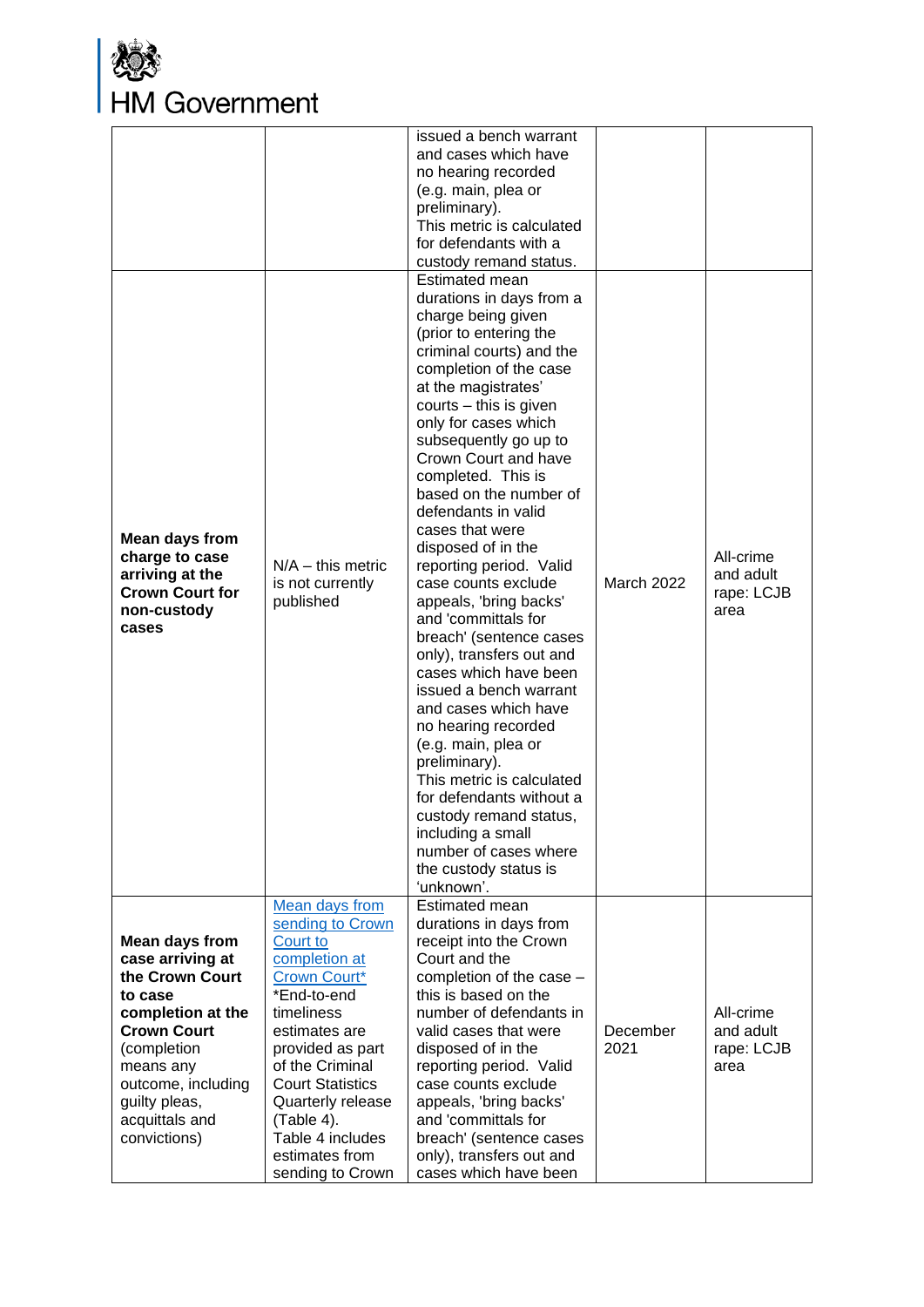

|                                                                                                                                                                                                                                                     | Court to main<br>hearing, and from<br>main hearing to<br>completion at<br>Crown Court.<br>Table 4 does not<br>currently include a<br>single estimate<br>from sending to<br>Crown Court to<br>completion at<br>Crown Court. | issued a bench warrant<br>and cases which have<br>no hearing recorded<br>(e.g. main, plea or<br>preliminary).                                                                                                                                                                                                                                                                                                                                                                                                                                                                                         |                   |                                              |
|-----------------------------------------------------------------------------------------------------------------------------------------------------------------------------------------------------------------------------------------------------|----------------------------------------------------------------------------------------------------------------------------------------------------------------------------------------------------------------------------|-------------------------------------------------------------------------------------------------------------------------------------------------------------------------------------------------------------------------------------------------------------------------------------------------------------------------------------------------------------------------------------------------------------------------------------------------------------------------------------------------------------------------------------------------------------------------------------------------------|-------------------|----------------------------------------------|
| <b>Mean days from</b><br>case arriving at<br>the Crown Court<br>to case<br>completion at the<br><b>Crown Court for</b><br>custody cases<br>(completion<br>means any<br>outcome, including<br>guilty pleas,<br>acquittals and<br>convictions)        | $N/A -$ this metric<br>is not currently<br>published                                                                                                                                                                       | Estimated mean<br>durations in days from<br>receipt into the Crown<br>Court and the<br>completion of the case -<br>this is based on the<br>number of defendants in<br>valid cases that were<br>disposed of in the<br>reporting period. Valid<br>case counts exclude<br>appeals, 'bring backs'<br>and 'committals for<br>breach' (sentence cases<br>only), transfers out and<br>cases which have been<br>issued a bench warrant<br>and cases which have<br>no hearing recorded<br>(e.g. main, plea or<br>preliminary).<br>This metric is calculated<br>for defendants with a<br>custody remand status. | March 2022        | All-crime<br>and adult<br>rape: LCJB<br>area |
| <b>Mean days from</b><br>case arriving at<br>the Crown Court<br>to case<br>completion at the<br><b>Crown Court for</b><br>non-custody<br>cases<br>(completion<br>means any<br>outcome, including<br>guilty pleas,<br>acquittals and<br>convictions) | $N/A -$ this metric<br>is not currently<br>published                                                                                                                                                                       | Estimated mean<br>durations in days from<br>receipt into the Crown<br>Court and the<br>completion of the case -<br>this is based on the<br>number of defendants in<br>valid cases that were<br>disposed of in the<br>reporting period. Valid<br>case counts exclude<br>appeals, 'bring backs'<br>and 'committals for<br>breach' (sentence cases<br>only), transfers out and<br>cases which have been<br>issued a bench warrant<br>and cases which have<br>no hearing recorded<br>(e.g. main, plea or<br>preliminary).                                                                                 | <b>March 2022</b> | All-crime<br>and adult<br>rape: LCJB<br>area |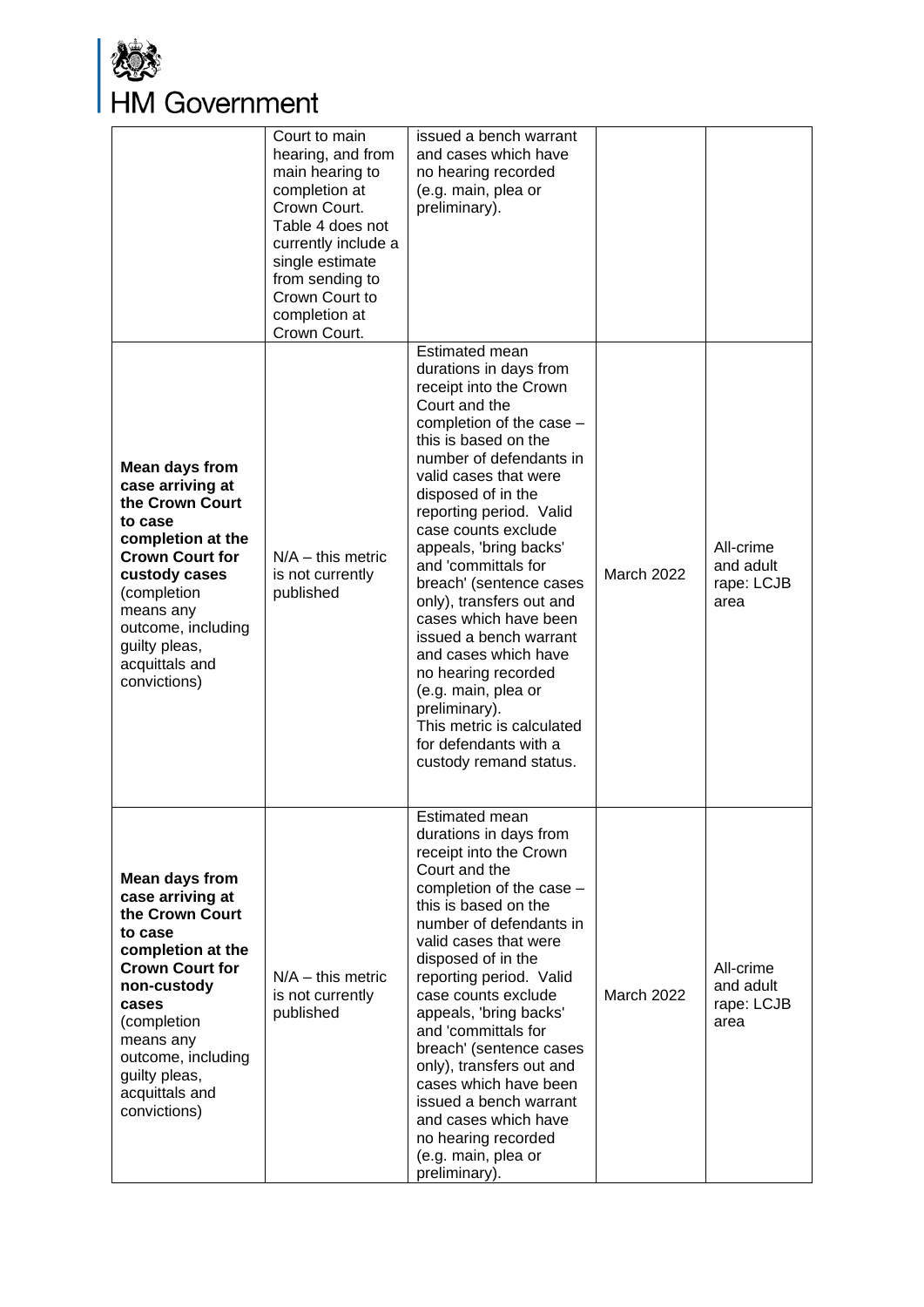

|                                                                                                                                                 |                                                                                                                                                                                         | This metric is calculated<br>for defendants without a<br>custody remand status.                                                                                                                                                                                                                                                                                                                                                     |                  |                                              |
|-------------------------------------------------------------------------------------------------------------------------------------------------|-----------------------------------------------------------------------------------------------------------------------------------------------------------------------------------------|-------------------------------------------------------------------------------------------------------------------------------------------------------------------------------------------------------------------------------------------------------------------------------------------------------------------------------------------------------------------------------------------------------------------------------------|------------------|----------------------------------------------|
| Percentage of<br>cases in which<br>prosecution offer<br>no evidence<br>because the<br>victim or witness<br>no longer<br>supports<br>prosecution | <b>Proportion of</b><br>listed trials in<br>which prosecution<br>offers no<br>evidence as<br>victim no longer<br>supports<br>prosecution                                                | A trial that does not go<br>ahead on the day of trial<br>as planned and does not<br>require a further relisting<br>(a 'cracked' trial) as the<br>victim no longer<br>supports prosecution.<br>This is calculated as a<br>proportion of all listed<br>trials.<br>This measure does not<br>currently include<br>Common Platform data.                                                                                                 | December<br>2021 | All-crime<br>and adult<br>rape: LCJB<br>area |
| Percentage of<br>cases which<br>resulted in a<br>completed trial                                                                                | <b>Proportion of</b><br>defendants dealt<br>with who went to<br>trial                                                                                                                   | Proportion of not guilty<br>pleas for defendants<br>dealt with e.g. NGP / GP<br>+ NGP + Dropped<br>(excludes no plea<br>entered).                                                                                                                                                                                                                                                                                                   | December<br>2021 | All-crime<br>and adult<br>rape: LCJB<br>area |
| Percentage of<br>cases which are<br>rearranged on the<br>day of trial                                                                           | <b>Proportion of</b><br>listed trials which<br>are rearranged on<br>the day of trial<br>('ineffective')                                                                                 | A trial which goes ahead<br>on the planned date and<br>occurs is then<br>considered as 'effective',<br>a trial that is listed but<br>does not go ahead is<br>considered either<br>cracked, ineffective or<br>vacated as detailed in<br>the supporting guidance<br>document which is<br>available here:<br>https://www.gov.uk/gove<br>rnment/collections/crimi<br>nal-court-statistics<br>This measure does not<br>currently include | December<br>2021 | All-crime<br>and adult<br>rape: LCJB<br>area |
| Percentage of<br>cases that don't<br>proceed to trial on<br>the day because<br>the prosecution<br>does not proceed                              | <b>Proportion of</b><br>listed trials that<br>don't proceed to<br>trial on the day<br>and don't require<br>rearranging<br>because the<br>prosecution does<br>not proceed<br>('cracked') | Common Platform data.<br>A trial that does not go<br>ahead on the day and<br>does not require relisting<br>(a 'cracked' trial) due to<br>the prosecution ending<br>the case, as a<br>proportion of all listed<br>trials.<br>This measure does not<br>currently include<br>Common Platform data.                                                                                                                                     | December<br>2021 | All-crime<br>and adult<br>rape: LCJB<br>area |
| Guilty plea rate<br>for serious cases<br>at the Magistrates<br>Court'                                                                           | <b>Guilty plea rate</b><br>for defendants<br>dealt with in                                                                                                                              | Includes plea entry for<br>defendants dealt with in<br>'for trial' cases which<br>have completed in the                                                                                                                                                                                                                                                                                                                             | December<br>2021 | All-crime<br>and adult<br>rape: LCJB<br>area |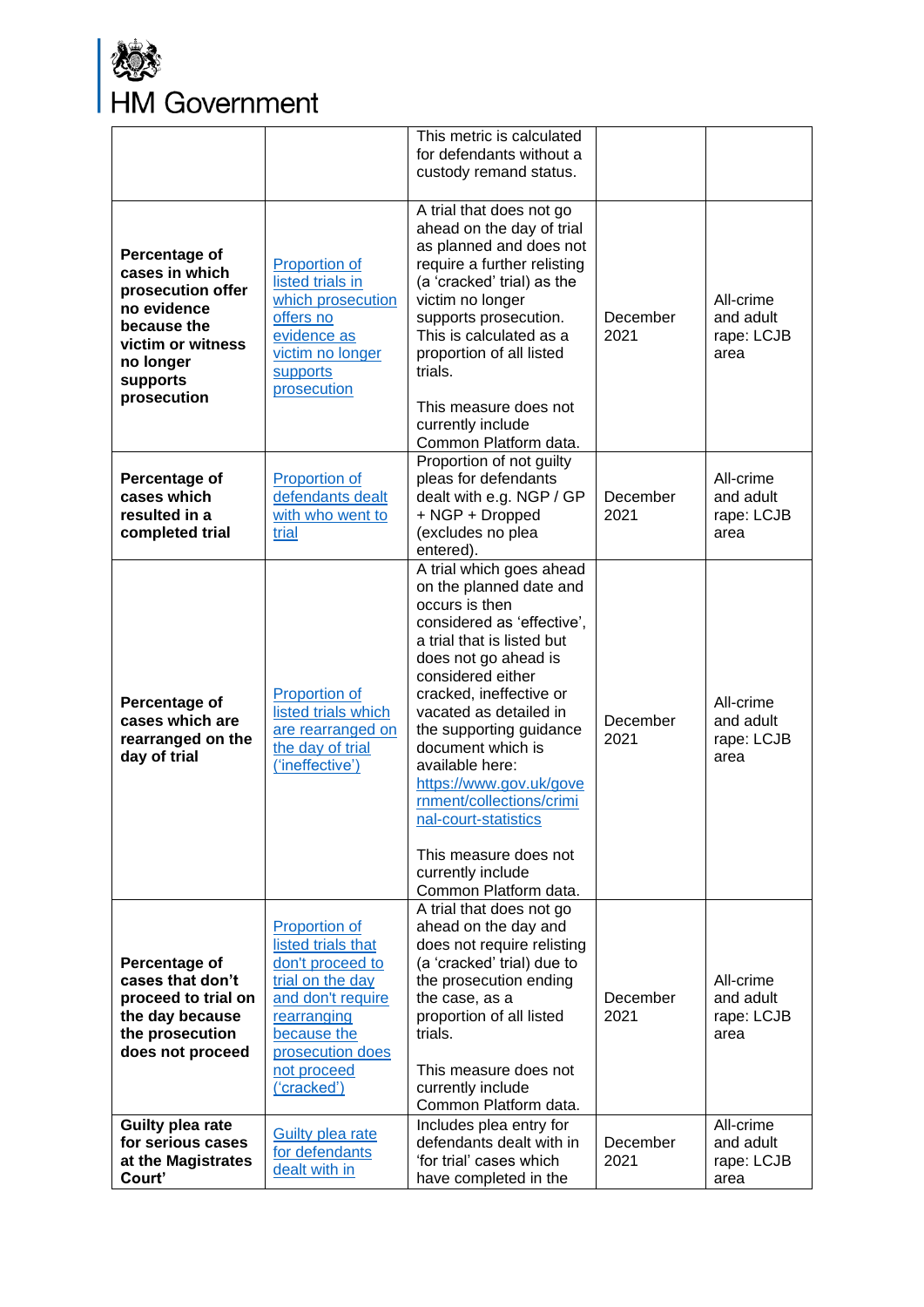

| (where no further<br>action is required<br>by the magistrates'<br>courts)                                                                                                                                                                                  | serious cases at<br>Magistrates' court                                                                      | Magistrates' courts<br>during the specified time<br>period, where no further<br>action is required by the<br>Magistrates' courts.                                                                                                                                                                                                                                                                                                                                                                                                                                                                                                                                                                                                                                |                  |                                              |
|------------------------------------------------------------------------------------------------------------------------------------------------------------------------------------------------------------------------------------------------------------|-------------------------------------------------------------------------------------------------------------|------------------------------------------------------------------------------------------------------------------------------------------------------------------------------------------------------------------------------------------------------------------------------------------------------------------------------------------------------------------------------------------------------------------------------------------------------------------------------------------------------------------------------------------------------------------------------------------------------------------------------------------------------------------------------------------------------------------------------------------------------------------|------------------|----------------------------------------------|
| Guilty plea rate at<br><b>Crown Court</b><br>(as a proportion of<br>all defendants who<br>enter a<br>plea, e.g. guilty, not<br>guilty and dropped)                                                                                                         | <b>Guilty plea rate</b><br>for defendants<br>dealt with at the<br><b>Crown Court</b>                        | The guilty plea rate is<br>calculated as the<br>volume of defendants<br>who plead guilty as a<br>proportion of all<br>defendants who enter a<br>plea, e.g. guilty, not                                                                                                                                                                                                                                                                                                                                                                                                                                                                                                                                                                                           | December<br>2021 | All-crime<br>and adult<br>rape: LCJB<br>area |
| Percentage of<br>defendants who<br>plead guilty<br>before a trial<br><b>starts</b>                                                                                                                                                                         | <b>Proportion of</b><br>defendants who<br>plead guilty prior<br>to trial                                    | guilty and dropped.<br>A guilty plea is recorded<br>when a defendant: (i)<br>pleads guilty to all<br>counts; (ii) pleads guilty<br>to some counts and not<br>guilty to others and no<br>jury is sworn in respect<br>of the not guilty counts;<br>or (iii) pleads not guilty<br>to some or all counts but<br>offers a guilty plea to<br>alternatives which are<br>accepted (providing no<br>jury is sworn in respect<br>of the other counts).<br>The stage at which a<br>defendant pleaded guilty<br>is calculated from the<br>hearing type entered by<br>the court, e.g. prior to<br>trial includes guilty pleas<br>entered at the plea<br>hearing, at the plea and<br>case management<br>hearing or at a newton<br>hearing (no further trial<br>time required). | December<br>2021 | All-crime<br>and adult<br>rape: LCJB<br>area |
| Percentage of<br>cases which<br>result in a<br>completed trial<br>plus guilty pleas<br>(an aggregated<br>metric that<br>represents both<br>percentage of<br>cases which<br>resulted in a<br>completed trial and<br>guilty plea rate at<br>the Crown Court) | Cases dealt with<br>where the case<br>was not dropped<br>following<br>commencement<br>at the Crown<br>Court | An aggregated metric<br>that represents both<br>percentage of cases<br>which resulted in a<br>completed trial and<br>guilty plea rate at the<br>Crown Court.                                                                                                                                                                                                                                                                                                                                                                                                                                                                                                                                                                                                     | December<br>2021 | All-crime<br>and adult<br>rape: LCJB<br>area |
| <b>Number of</b><br>completions<br>(completion means<br>receiving any                                                                                                                                                                                      | <b>Disposals (All</b><br>cases)                                                                             | Disposals include cases<br>where a disposal is<br>recorded against each<br>defendant and all their                                                                                                                                                                                                                                                                                                                                                                                                                                                                                                                                                                                                                                                               | December<br>2021 | All-crime<br>and adult<br>rape: LCJB<br>area |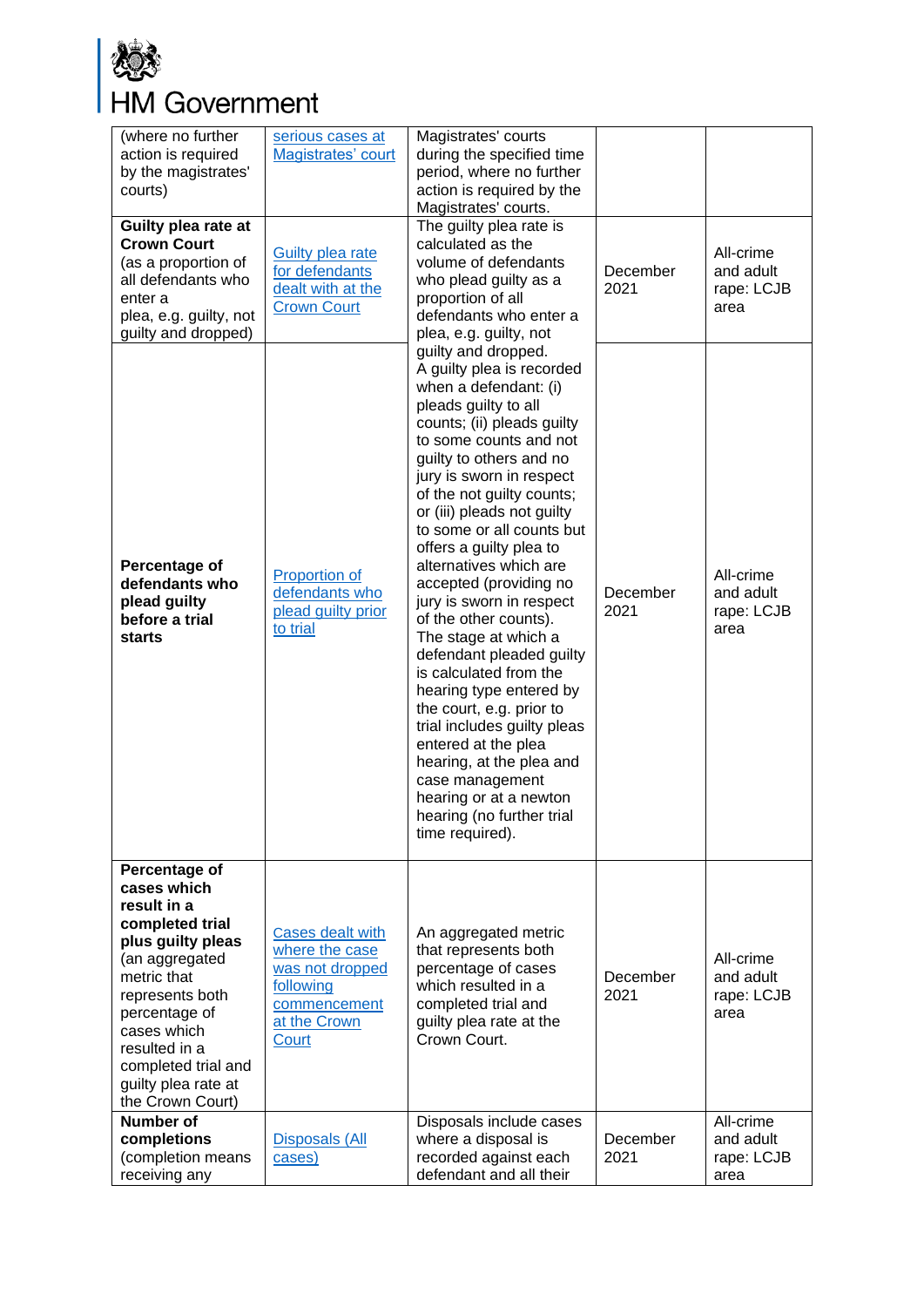

| outcome, including<br>guilty pleas,<br>acquittals and<br>convictions)                                                                                                   |                                                                                                                                | offences and cases that<br>are transferred out.                                                                                                                                                                                                                                                                                                                                                                                                                                                                                                                                                                                                                                                                                                     |                  |                                              |
|-------------------------------------------------------------------------------------------------------------------------------------------------------------------------|--------------------------------------------------------------------------------------------------------------------------------|-----------------------------------------------------------------------------------------------------------------------------------------------------------------------------------------------------------------------------------------------------------------------------------------------------------------------------------------------------------------------------------------------------------------------------------------------------------------------------------------------------------------------------------------------------------------------------------------------------------------------------------------------------------------------------------------------------------------------------------------------------|------------------|----------------------------------------------|
| <b>Number of</b><br>outstanding<br>cases at the<br><b>Crown Court</b><br>(excluding cases<br>where the case<br>can't progress<br>because the<br>defendant is<br>absent) | Outstanding<br>caseload volumes                                                                                                | A count of all cases<br>where one or more<br>offences remains<br>incomplete at the end of<br>the period. Outstanding<br>cases exclude cases<br>that have a live bench<br>warrant issued on the<br>case, at the end of the<br>period.                                                                                                                                                                                                                                                                                                                                                                                                                                                                                                                |                  | All-crime<br>and adult<br>rape: LCJB<br>area |
| <b>Number of</b><br>receipts (cases<br>arriving at the<br>Crown Court)                                                                                                  | <b>Volume of</b><br>receipts                                                                                                   | Volume of receipts for<br>recorded adult rape<br>offences.                                                                                                                                                                                                                                                                                                                                                                                                                                                                                                                                                                                                                                                                                          | December<br>2021 | Adult rape:<br>LCJB area                     |
| <b>Number of</b><br>witnesses who<br>have<br>given evidence<br>via section 28 in a<br>case with at least<br>one adult<br>rape offence                                   | Number of<br>witnesses who<br>have<br>given evidence<br>via section 28 in a<br>case with at least<br>one adult<br>rape offence | This is the number of<br>witnesses who have<br>provided evidence via<br>Section 28 in a case<br>where the defendant(s)<br>have been charged with<br>at least one adult rape<br>offence. In some<br>instances, the witnesses<br>may have provided<br>evidence in the same<br>case against the same<br>defendant(s). The use of<br>Section 28 is a decision<br>for the judiciary based<br>on the circumstances of<br>that case. The intention<br>of the metric is to<br>monitor uptake of<br>Section 28, not assess<br>individual decisions<br>Quarterly data for this<br>metric is only available<br>from Q1 2021 (Jan-Mar<br>2021) onwards. Rolling<br>annual data is only<br>available at this metric<br>for the year to Q4 2021<br>(Jan-Dec 2021) | December<br>2021 | Adult rape:<br>LCJB area,                    |

## <span id="page-27-0"></span>**Local Criminal Justice Board Mapping: Police Force Area to LCJB Area**

| <b>Police Force Area</b> | <b>LCJB Area</b>  |
|--------------------------|-------------------|
| Avon and Somerset        | Avon and Somerset |
| Bedfordshire             | Bedfordshire      |
| Cambridgeshire           | Cambridgeshire    |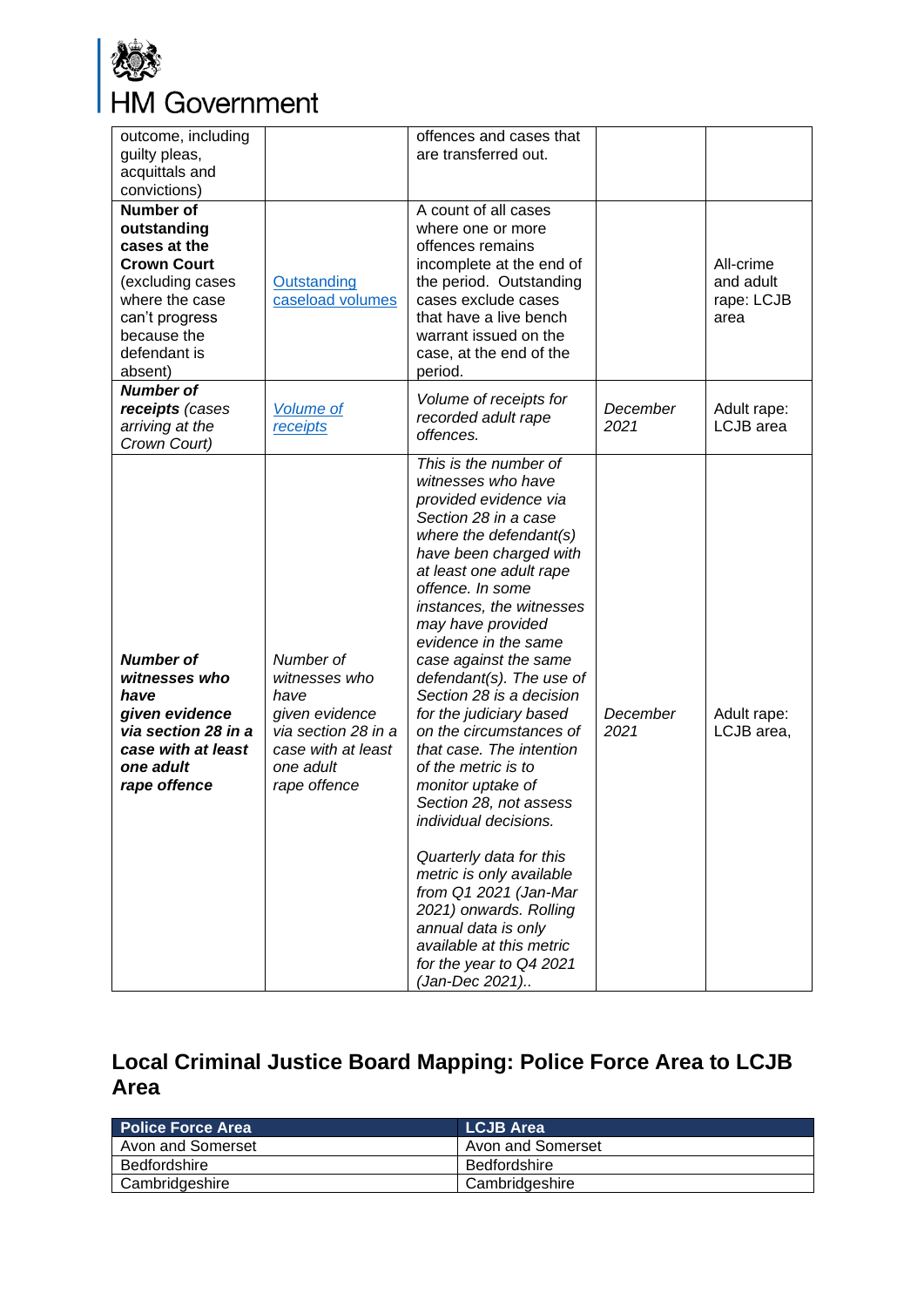

| Cheshire                  | Cheshire                    |
|---------------------------|-----------------------------|
| City of London            | London                      |
| Cleveland                 | <b>Cleveland and Durham</b> |
| Durham                    | <b>Cleveland and Durham</b> |
| Cumbria                   | Cumbria                     |
| Derbyshire                | Derbyshire                  |
| Devon and Cornwall        | Devon and Cornwall          |
| Dorset                    | Dorset                      |
| <b>Dyfed Powys</b>        | <b>Dyfed Powys</b>          |
| <b>Essex</b>              | <b>Essex</b>                |
| Gloucestershire           | Gloucestershire             |
| <b>Greater Manchester</b> | <b>Greater Manchester</b>   |
| Gwent                     | Gwent                       |
| Hampshire                 | Hampshire & Isle of Wight   |
| Hertfordshire             | Hertfordshire               |
| Humberside                | Humberside                  |
| Kent                      | Kent                        |
| Lancashire                | Lancashire                  |
| Leicestershire            | Leicestershire              |
| Lincolnshire              | Lincolnshire                |
| Metropolitan              | London                      |
| Merseyside                | Merseyside                  |
| Norfolk                   | Norfolk and Suffolk         |
| <b>Suffolk</b>            | Norfolk and Suffolk         |
| <b>North Wales</b>        | <b>North Wales</b>          |
| North Yorkshire           | North Yorkshire             |
| Northamptonshire          | Northamptonshire            |
| Northumbria               | Northumbria                 |
| Nottinghamshire           | Nottinghamshire             |
| Sheffield                 | South Yorkshire             |
| <b>South Wales</b>        | South Wales                 |
| Staffordshire             | Staffordshire               |
| Surrey                    | Surrey                      |
| <b>Sussex</b>             | <b>Sussex</b>               |
| <b>Thames Valley</b>      | <b>Thames Valley</b>        |
| Warwickshire              | Warwickshire                |
| <b>West Mercia</b>        | <b>West Mercia</b>          |
| <b>West Midlands</b>      | <b>West Midlands</b>        |
| <b>West Yorkshire</b>     | <b>West Yorkshire</b>       |
| Wiltshire                 | Wiltshire                   |

## <span id="page-28-0"></span>**CPS Area Mapping: Police Force Area to CPS Area**

| <b>Police Force Area</b> | <b>CPS Area</b>               |
|--------------------------|-------------------------------|
| Avon and Somerset        | South West                    |
| <b>Bedfordshire</b>      | Thames and Chiltern           |
| Cambridgeshire           | East of England               |
| Cheshire                 | Mersey-Cheshire               |
| City of London           | London North and London South |
| Cleveland                | North East                    |
| Durham                   | <b>North East</b>             |
| Cumbria                  | North West                    |
| Derbyshire               | <b>East Midlands</b>          |
| Devon and Cornwall       | South West                    |